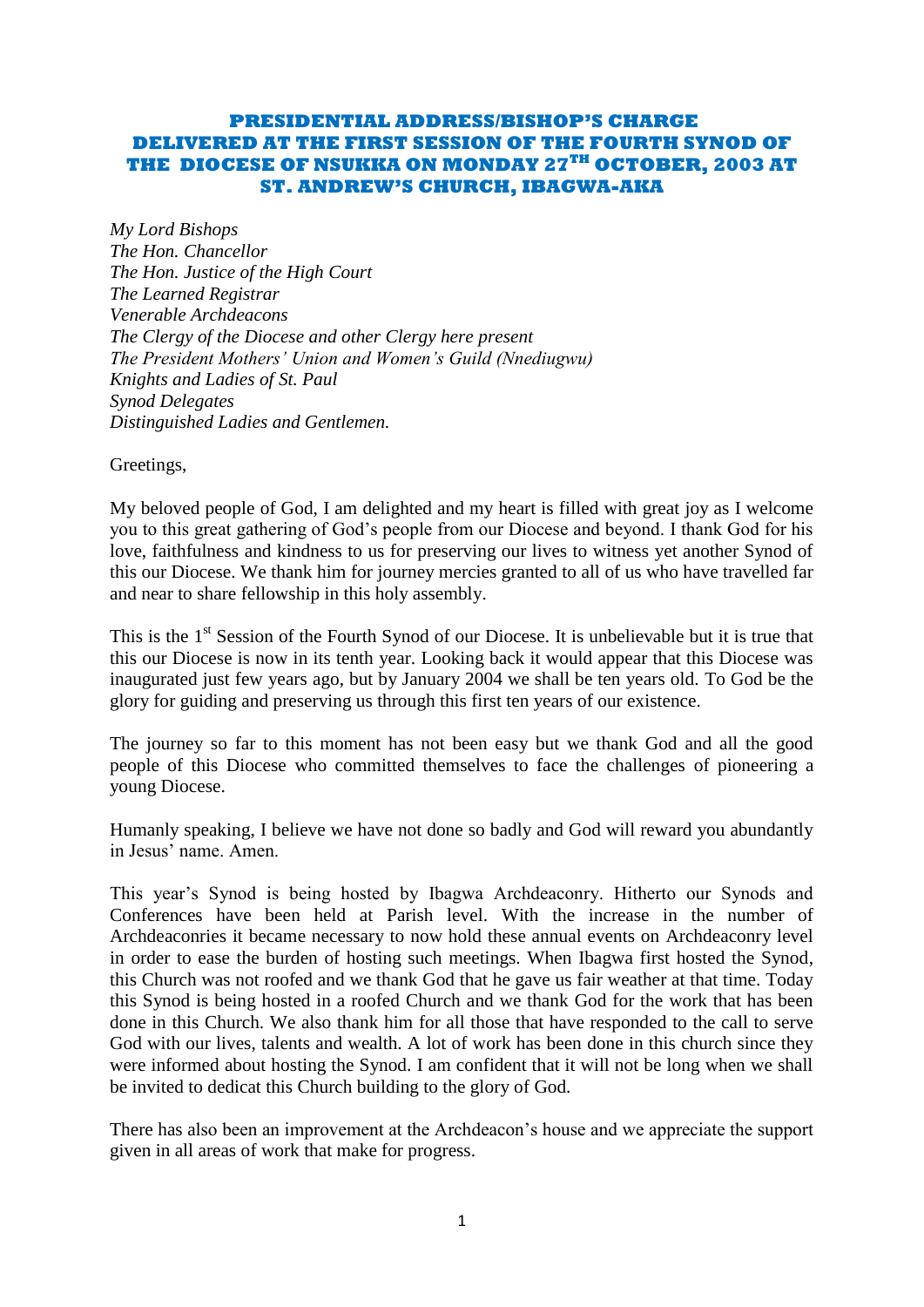When we met last year at Opi, we deliberated on the theme – *"Transformation as the need of the moment"* (Rom. 12:2-3).

Our Bible Study for the year focused on the theme and I thank those who availed themselves the opportunity of deliberating on the theme. My prayer is that God will bless you and that you will remain transformed children of God in this our generation in Jesus' name. Amen.

#### **THE HOST ARCHDEACONRY: THE HISTORY OF CHRISTIANITY (ANGLICAN CHURCH IN IBAGWA-AKA)**

Christianity came to Ibagwa-Aka in 1930 through Zephaniah Ojukwu, Gabriel Azom both from Nnewi and Sydney Atuba from Abacha in Idemili, Anambra State. These Christians came to Ibagwa as traders, although before then, some Methodies traders had settled at Ikolo, these were Aro Christians who converted their landlord and landlady – late Israel Enjere and late Magaret Idoko to Christianity.

Zephaniah Ojukwu and his group had their prayer meetings at the Motor garage, they used this garage for their Sunday Services until in 1931 when they got a parcel of land in the front of the late J. A.C Ugwu"s palace for church building and the first church building was put up there which presently houses the Nursery/Primary School block. Then the late Israel Nwosu, Israel Enejere and Magaret Orefi Idoko decamped from the Methodist Church to join C.M.S. Other converts include Joseph Onuh, Israel Nwonam, Igwe J.C.A. Ugwu. Ugwu Adana Ugwu, Isaac Nwayogu, Ugwoke Ayogu, Paul Nwaowo, Rebecca Ugwoke, Thomas Nwonah, Daniel Ezema, David Ezema, Anthony Ugwuanyi, Fredrick Omeje, Clement Ajima and Rev. S.A. Okoro etc, between 1931 to 1937.

The members of the new church led by Zepheniah Ojukwu, Gabriel Azom and Sydney Ataba approached the Rev. A.N. Asiekwu and demanded for a church teacher. Mr. Simon Ebede from Nise was then sent as their teacher. He was succeeded by Mr. Harrison Agbasi and Nathan Nwankwo from Inyi and Amawbia respectively in 1938, Mr. Ofili Asaba, B.C. Ifeobu from Abba and P.E. Agbatekwe from Nibo took over from the former.

The Church was named St. Andrew"s Church in a colourful and remarkable service that was held with tears of joy.

The first Christian marriage in the church was that of Israel Nwonah followed by Godwin Ezema and Magaret Orefi Idoko. The third and the only survivor of the early converts is Councillor J.O Onuh who is here with us. We thank him for his wealth of wisdom and experience.

The landlords of St. Andrew"s are Amebo and Idi who predominantly are the members of St. Andrew"s Church.

The last Catechist before the civil war was Mr. Joseph Chikwendu from Nnewi, then after the civil war there was no Catechist posted to man the church. Theophilus Onah and Igwebueze Ugwuoke jointly looked after the church. After that, Ernest E. odo, now Venerable was posted and the last Catechist before a Curate was Mr. David Nweze (Rtd. Reverend) from Opi. The first Curate posted to St. Andrew"s was Rev. A.I. Eneasato, now Venerable who is now serving in Enugu Diocese. St Andrew"s later emerged as the headquarters of the group as well as the Parish Headquarter on  $13<sup>th</sup>$  May, 1979.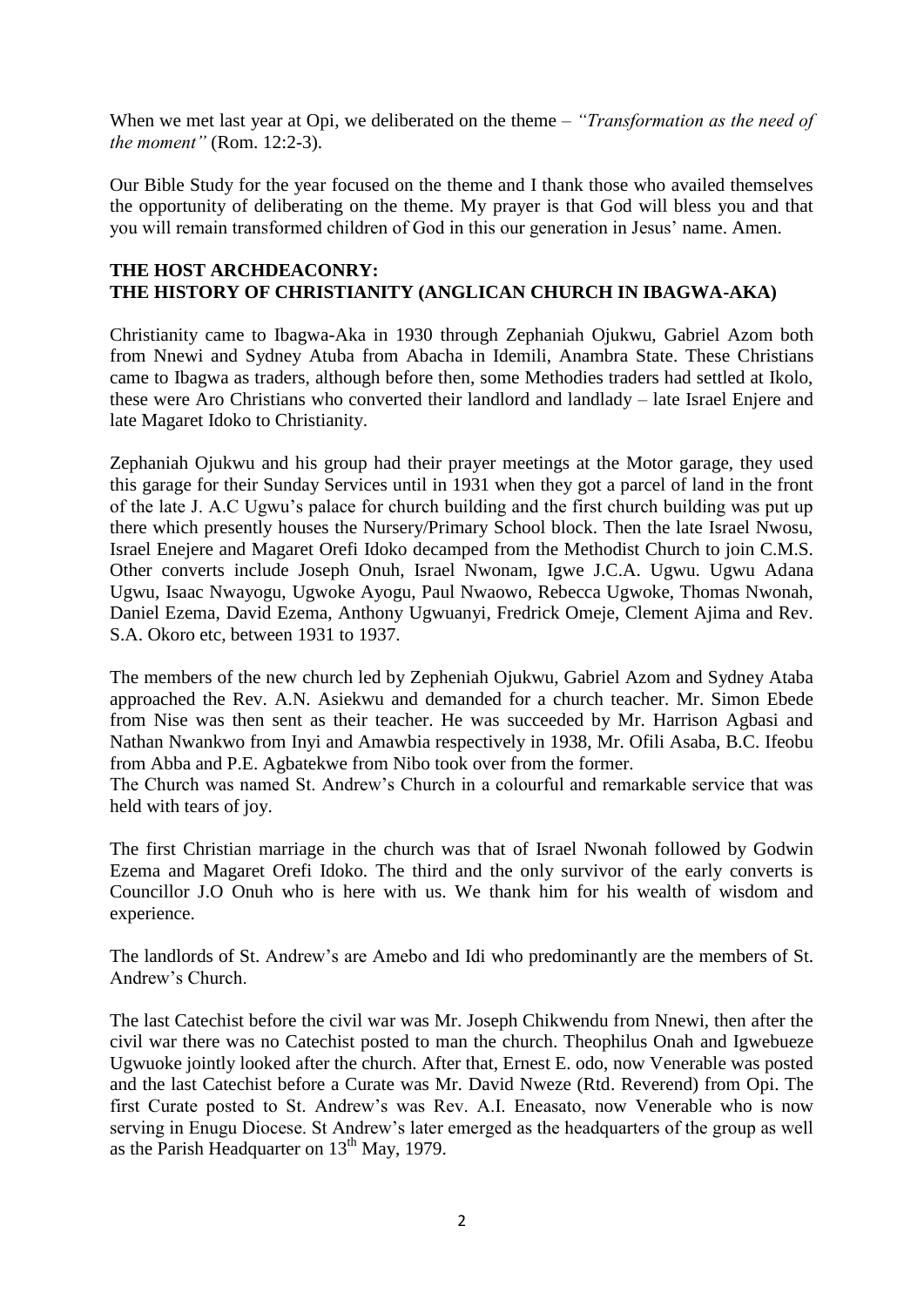The church has two other churches attached to it; Christ Church Onunwagu and All Saints' Church Okpaligbo-Ogu.

# **ST. BARTHOLOMEW'S CHURCH ISIAGU:**

Christianity came to Isiagu in early 1935 and the church land was donated by Elder Ogbonna Onyima on behalf of Umu Onyima Family in the year 1935 and the church was named St. Bartholomew's in a happy ceremony performed by Rev. Barnard a Whiteman. The first Catechist was Mr. Simon Azoro who was succeeded by Gabriel Ajibo from Ozzi Edem. In 1949, the Church has a shortage of teachers as many left.

In view of the long trek by members to the mother church St. Andrew"s and punishments meted to them for lateness and absence from Sunday School, they decided to take the bull by the horn by taking up the challenge of teaching and encouraging themselves. These people include Samuel Ogbonna, Geoffrey Ugwoke, Fredrick N. Eze, William Ugwu and Samson Ezugwu to mention but a few.

In 1960, there was a ray of hope as Walter Ogbonna Ezema was sent to serve. He was then succeeded by Lawrence and when the backslidden members saw the zeal of the other members, they came back. Later Mr. James Jjoku from Aku took over from Lawrence.

Among the early converts were: Ezekiel Ugwu, Ugwoke Eze Nwa Ugwu, Samuel Ogbonna, Fredrick Eze, William Ugwu, Geoffrey Ugwoke, Orijo Ukwunna, Reuben Eze, Raymond Onyima, Adolphus Omeje, Israel Ugwu, Samson Uroko, Isaac Onyima, Jonathan Ugwu, Joseph Omeje, Ernest Omeje, Daniel Omeje etc.

## **ST. JOHN'S CHURCH, EBURUMIRI**

This Church was opened on 21<sup>st</sup> January, 1961 serving a dual purpose, as a Church and School. The first teachers were Jonas Ugwu and Jonathan Onugu.

In 1981,  $24<sup>th</sup>$  August in a joyful service conducted by the Rev. G. C. Emelugo, one hundred and fifteen (115) children or infants were baptized while the first boy to be baptized was Francis Onah. On 16<sup>th</sup> February, 1964, Mr. Jonathan Onugu resigned and Jonas Ugwu alone was working as the Church teacher. By this time the church was named St. Andrew"s extension church, Ebururmiri.

In 1974, the members of this extension with the Church Committee of St. Andrew"s appealed to the Curate, the Rev. A. I. Eneasato to grant the church autonomy. This arrangement was going on when Jonas Ugwu was transferred to St. Mark's Church, Ohodo on  $15<sup>th</sup>$  January, 1975, then Mr. Godson Ezema took over the services as a Church teacher till  $20<sup>th</sup>$  November, 1977 when Mr. Godson I. Ugwu replaced him.

In August, 1978, Agricultural palm trees which numbered about two hundred stands were planted with the help of the Priest Rev. A.I. Eneasato and St. Andrew"s Church Committee.

The urge for autonomy continued until  $26<sup>th</sup>$  day November, 1978 when the extension church was named St. John"s Church by the Venerable S. O. Ugwuanyi now late.

After the birth of the church, many Catechists worked at St. John"s thus;

Mr. Sylvester Ugwuanyi - 1980 – 1984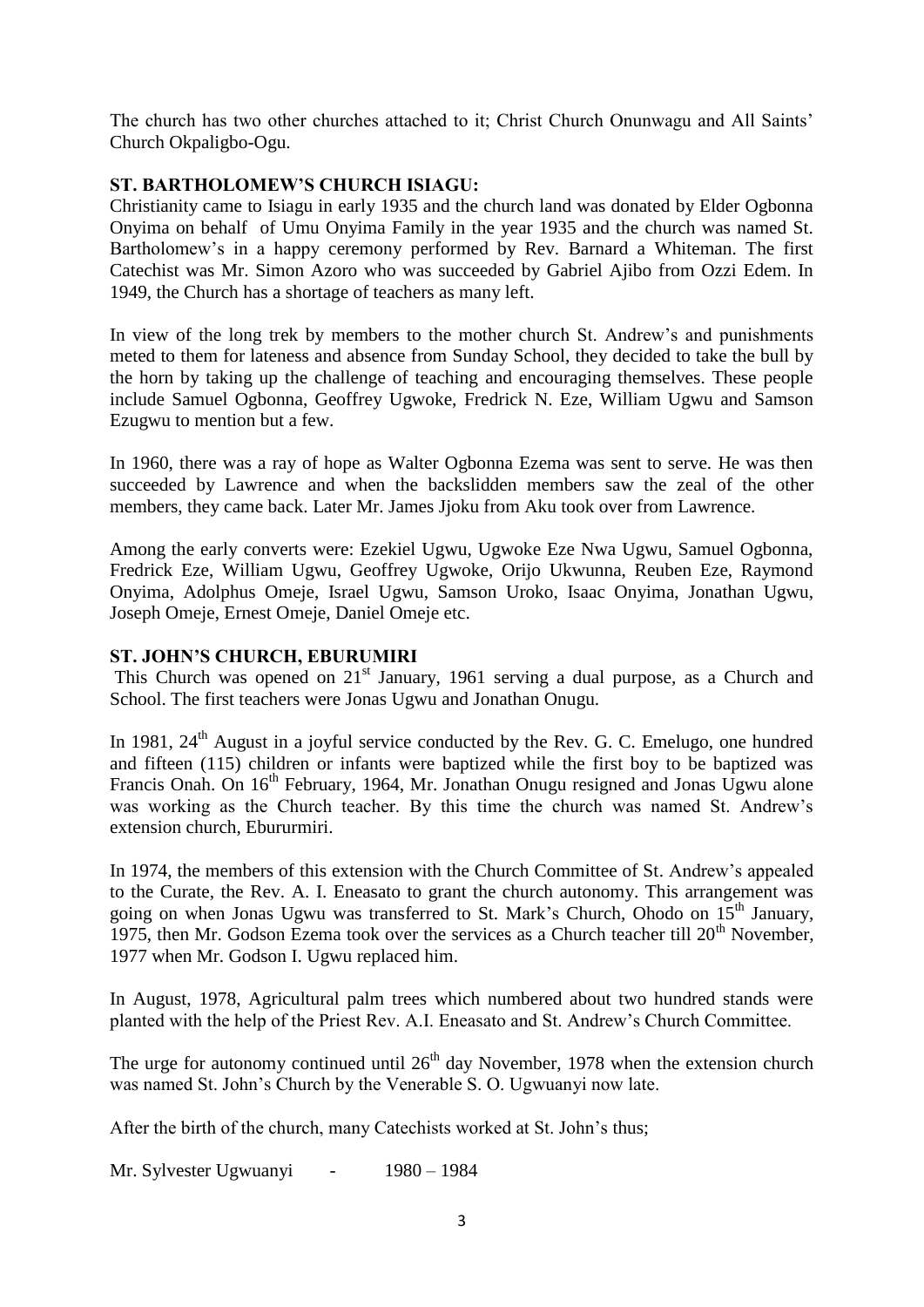Mr. G. Ukwueze - 1985 – 1986 Mr. Hyacinth Agbo - 1986 – 1988 Mr. Theophilus Onah (now Revd) 1989

It was during his term of office that the church expanded. Theophilus Onah left on transfer to Amachalla and was succeeded by Festus Ezema. In 1995, Mr. S.O. Ugwoke took over.

In 1996, Rev. L.N. Eze succeeded Rev. G.U. Nnamani. During his stay, he introduced the Boys and Girls' Brigade. In early 2000 precisely January, 14<sup>th</sup>, Mr. Ifeanyichulwu Samuel Onyeke succeeded Obiora Okoro. On January 14<sup>th</sup> 2001, Rev. Ken. C. Ugodu succeeded Rev. l. N. Eze, he created a great impact on the members both socially and spiritually by introducing many programmes to revive the backsliding and hungry souls.

## **ST. PHILIP'S CHURCH, AGUOGBARA**

In 1962, one Mr. Isaac Alio, a headmaster of St. Andrew"s School and a hunter by hobby made friend to one elder in Aguogbara, Mr. Amujiri Ajibo and requested for a piece of land where the CMS can build a school for their children so that they should not travel long distance to and from St. Andrew's daily.

He was introduced to Ugwoke Idike Okoshi the eldest man, who promised him that the parcel of land will be possible. Mr. Alio and Felix Aroji one of his teachers, went to the Councillor, J.O. Onuh and the Catechist in charge of St. Andrew"s, Mr. Joseph C. Chikwendu who in conjunction with his Church Committee helped to erect the church which was to serve a dual purpose in 1962.

On  $27<sup>th</sup>$  January, 1963, the first church service was held at Agbuogbara conducted by the Catechist J.C. Chikwendu while the first sermon was preached by late Mr. Samuel Uk Omeje (AKA OYI UMUAKA).

When Igwebueze Ugwuoke took over the mantle of headship from Isaac Alio, he sent Mr. Felix Aroji of Amebo Ndadu Ibagwa to man the school as well the church, he then became the first church teacher.

In 1964, the school was registered by the headmaster of St. Andrew's Mr. Igbebueze Ugwuoke now a Knight. The first baptismal service was held on the  $29<sup>th</sup>$  May, 1965 by Rev. D.N. Ezirim, in that year the Youth Fellowship was first enrolled, the leader Sylvester Ayogu was being assisted by Christian I. Onah.

The Church was named St. Philip's Church on a colourful service held on  $26<sup>th</sup>$  December, 1984 by the Rev. A.I. Eneasato.

### **THE DONORS OF THE LAND ARE:**

- 1. Aleke Nwaeze
- 2. Idikina Ukwunna
- 3. Uroko Nwaezugwu

### **EMMANUEL CHURCH, UNADU:**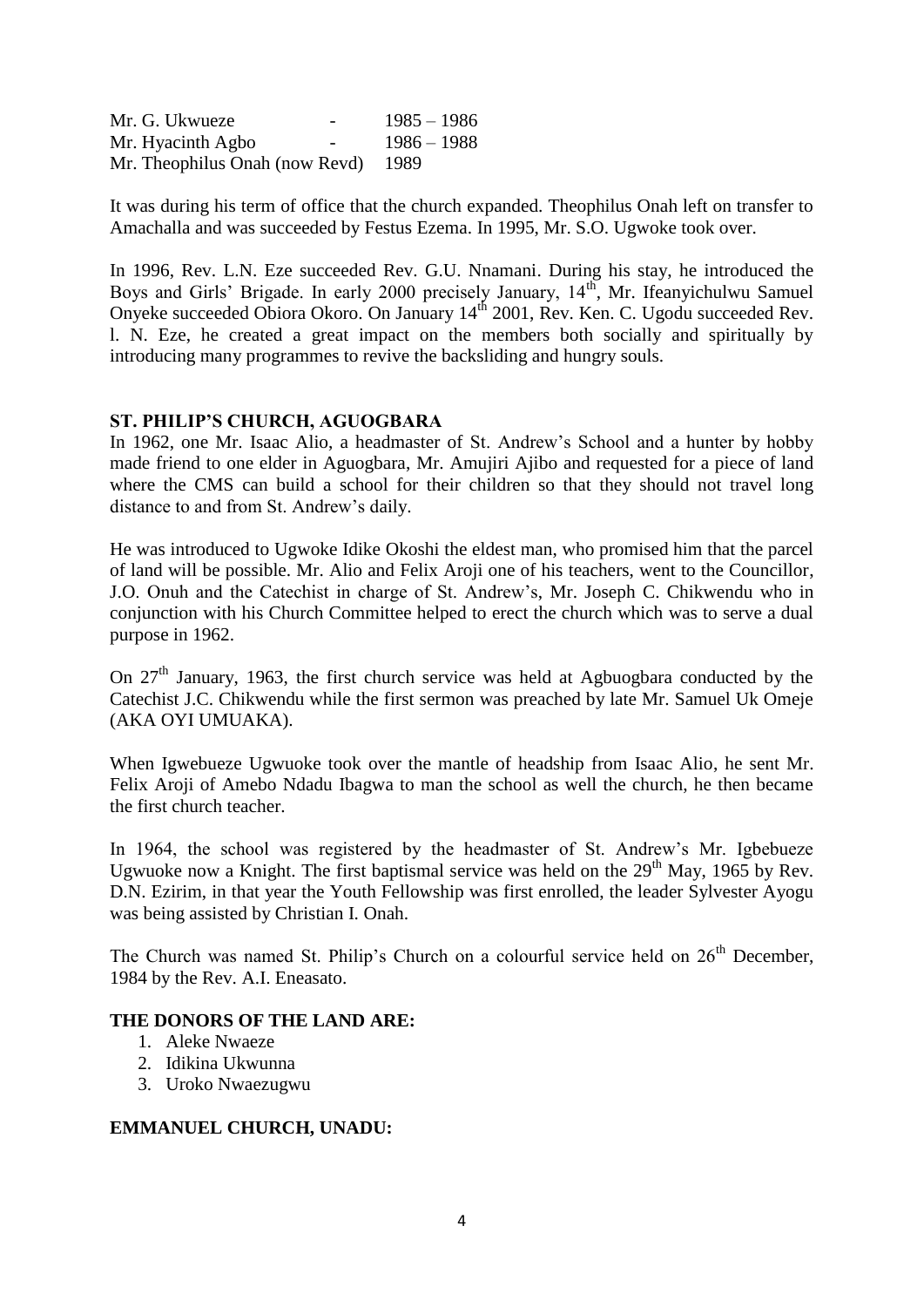On 16<sup>th</sup> January 1932, a team of CMS Missionary under the Leadership of Rev. Asiekwu came to Unadu. They visited the then eldest man of Unadu King Agbaji Ogbesse of Obaka-Unadu.

A meeting of elders known as "Oha" was summoned where Rev. Asiekwu and his men informed them about their mission. The elders welcomed the missionaries and the kitchen of Okpoo Ojioma Nwa Okoro was given to them. Ojioma Nwa okoor was the wife of Abgaji Ogbesse and the mother of the famous Chief Onoja Nwa Agbaji. Mr. Alfred Nwa Okolo was the first Church teacher posted to Unadu by Rev. Asiekwu.

The first Church congregation was made up of the following converts Late Samuel Ajowu, Joseph Eze, Eze Nwa Opeche John Ukwueze, Josiah Okenyi, Michael Ogbochie and others. The first Christian to wed in the church was Josiah Okenyi with Margareth Okenyi.

After the Church teacher Mr. Alfred Nwa Okoro, the following church teachers/group leaders followed: Mr. Daniel Obi, Mr. L. Nkemdili, Mr. Simon Idoko, Mr. Amos Ajogwu, Mr. Paul Ossai and others.

Then in 1990 Unadu Parish was carved from Ogrute Enugu-Ezike Parish. The following churches were under Unadu Parish. St. James" Alor-Agu, St. John"s Itchi, St. Peter"s Isi-Ani and All Saints" Agujibeje.

The first Priest to serve in Unadu Parish was Rev. N.O. Ugwu. Others were Rev. M. Nwobodo, Rev. F. E Mgbeomena, Rev. Sam. Ugwu, Rev. Onwu Eze and Rev. Canon. A. N. Ogbaje who is there now.

The present church building which started in 1960 was completed after the Nigeria Civil War.

Unadu Parish comprises Emmanuel Church, Unadu, St. John"s Itchi, St. Peter"s Isi-Ani, Christ Church Itchi Agu. Evangelism is gaining ground in the parish. There is hope that very soon more churches will be opened in some areas of the parish.

### **THE GUEST PREACHER:**

I want at this point to thank our guest preacher, the Rt. Rev. Nicholas D.O. Okoh, M.A., Dip. Th., Dip. R.S. the Lord Bishop of Asaba Diocese. The Rt. Rev. Okoh after his ordination in 1979 was appointed the Chaplain of the 3 Amoured Division Nigerian Army, Jos. In 1990, he was made the Assistant Director 2 Mechanized Division Chap. And Vicar All Saints' Military Church Ibadan. He served in many other parts of Nigeria.

He was commissioned Lieutenant in  $1<sup>st</sup>$  November, 1982. On  $1<sup>st</sup>$  November, 1986 he was promoted Captain and rose to the rank of Major in November, 1991. On 1<sup>st</sup> November, 1996 he was promoted to the rank of Lieutenant Colonel, the position he held before his election as bishop.

The Rt. Rev. N.D. Okoh is the second bishop of Asaba Diocese. He replaced the retired bishop of Asaba, the Rt. Rev. Dr. R.N.C. Nwosu who hails from Okoh.

He has been with us sine Saturday and we thank him for his inspiring and though provoking sermon of yesterday. It is my belief that the lessons of the sermon will remain with us for a long time as we apply them in witnessing for Christ in this our time.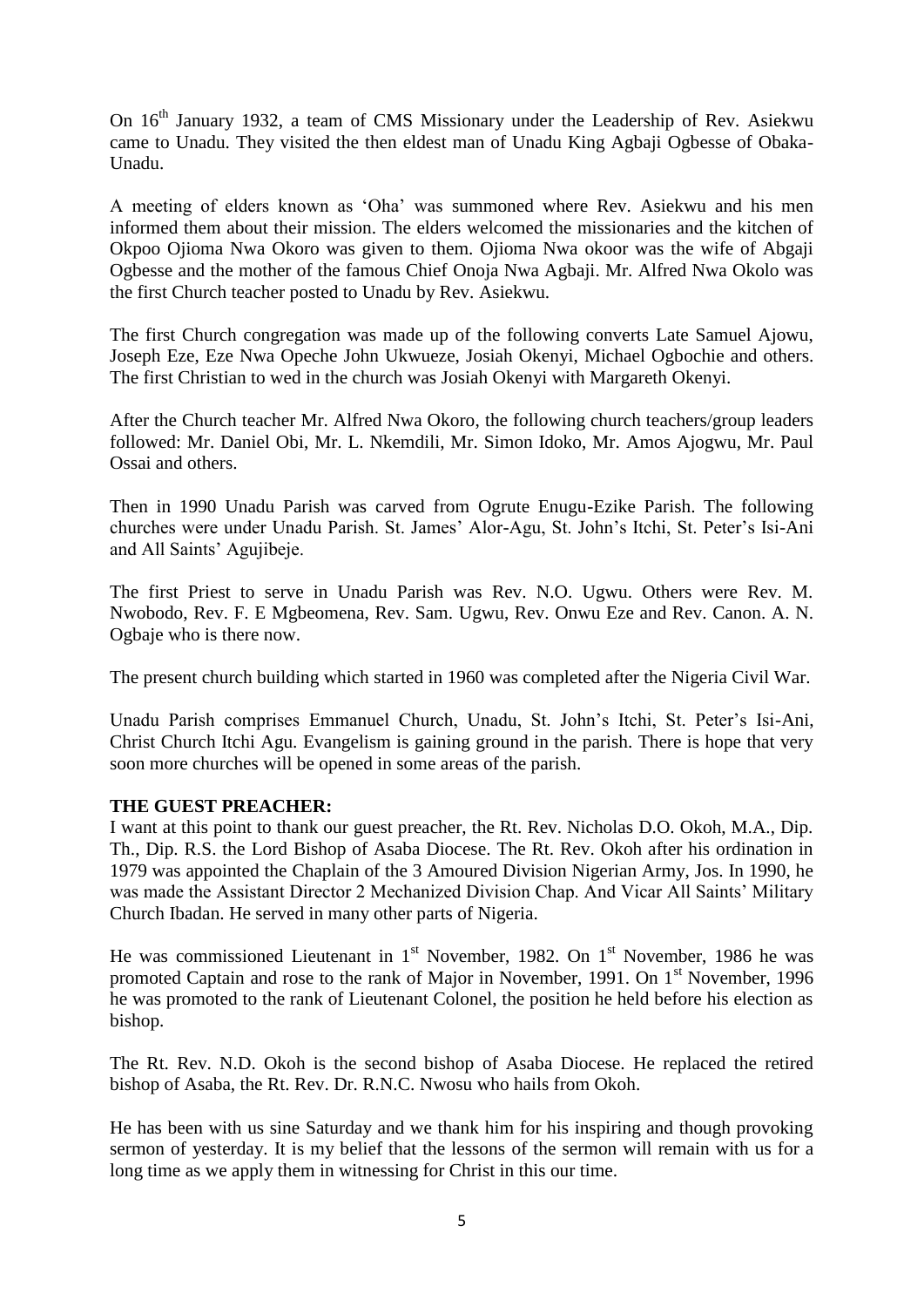We say to you welcome, Ala!! Deje!!

## **EVENTS SINCE AFTER THE LAST SYNOD:**

1. **FOUNDATION STONE LAYING:** St. James' Church, Amube:

The Foundation stone of St. James' Church, Amube was laid on Sunday  $17<sup>th</sup>$ November, 2002 at a colourful service attended by a number of the Knights of St. Paul and other members of the Diocese.

The Knights of the Diocese adopted this church as their baby and erected the church building. We thank them for their evangelistic outreach which has been responsible in reviving some of our churches which are not very viable. It is my hope that Ovoko Parish will see to it that the work in the church is completed very soon.

- 2. 9<sup>TH</sup> ANNIVERSARY OF OUR DIOCESE: On Sunday 12<sup>th</sup> January, 2003, a thanksgiving service in commemoration of both the  $9<sup>th</sup>$  Anniversary of our conservation and the inauguration of the Diocese was held at St. Paul"s cathedral. Both Archdeaconries and Churches responded positively, as a foretaste of what the tenth anniversary would be. Members were reminded that we are now in the tenth year of our existence and that churches, parishes and archdeaconries must see that they have something to show to justify our existence for ten years as a Diocese.
- 3. **Armed Robbers' visit:** On Thursday 13th February, 2003 four armed Robbers stormed our house at 8.30pm. They accosted our night-guard and in his attempt to raise an alarm they released a shot. Immediately our light went off. We were about going to look for light when one of our children ran to us and told us that it was armed robbers. We then waited for them to enter. They never entered the house as they ran away dropping one of their cartridges on their escape route.

On the following day – Friday  $14<sup>th</sup>$  February, we packed into the new house without waiting again for the dedication.

We thank all those who visited us then to pray with us and those who have been praying consistently for us. God has actually answered your prayer. I have no doubt that this incident and the theme for our Universal Week of Prayer – "The Power of Prayer" must have informed the President of the M.U. and W.G. in choosing their theme for the Conference – "The Effectual Fervent Prayer of A Righteous man Availeth Much". We thank all of you for your concern and it is our prayer that God will bless you all in Jesus' name – Amen.

### **4. DEDICATION OF BISHOPSCOURT:**

The completion and the dedication of the Bishopscourt was the Lord"s doing and it is marvelous in our eyes.

On Monday 17<sup>th</sup> March, 2003, the Bishopscourt which we started in 1995 was dedicated in a colourful service presided over by the Primate, Church of Nigeria, His Grace the Most Rev. Dr. Peter J. Akinola assisted by the Dean – the Archbishop of Province of Niger, the Most Rev. Maxwell S.C. Anikwenwa; the Archbishop of the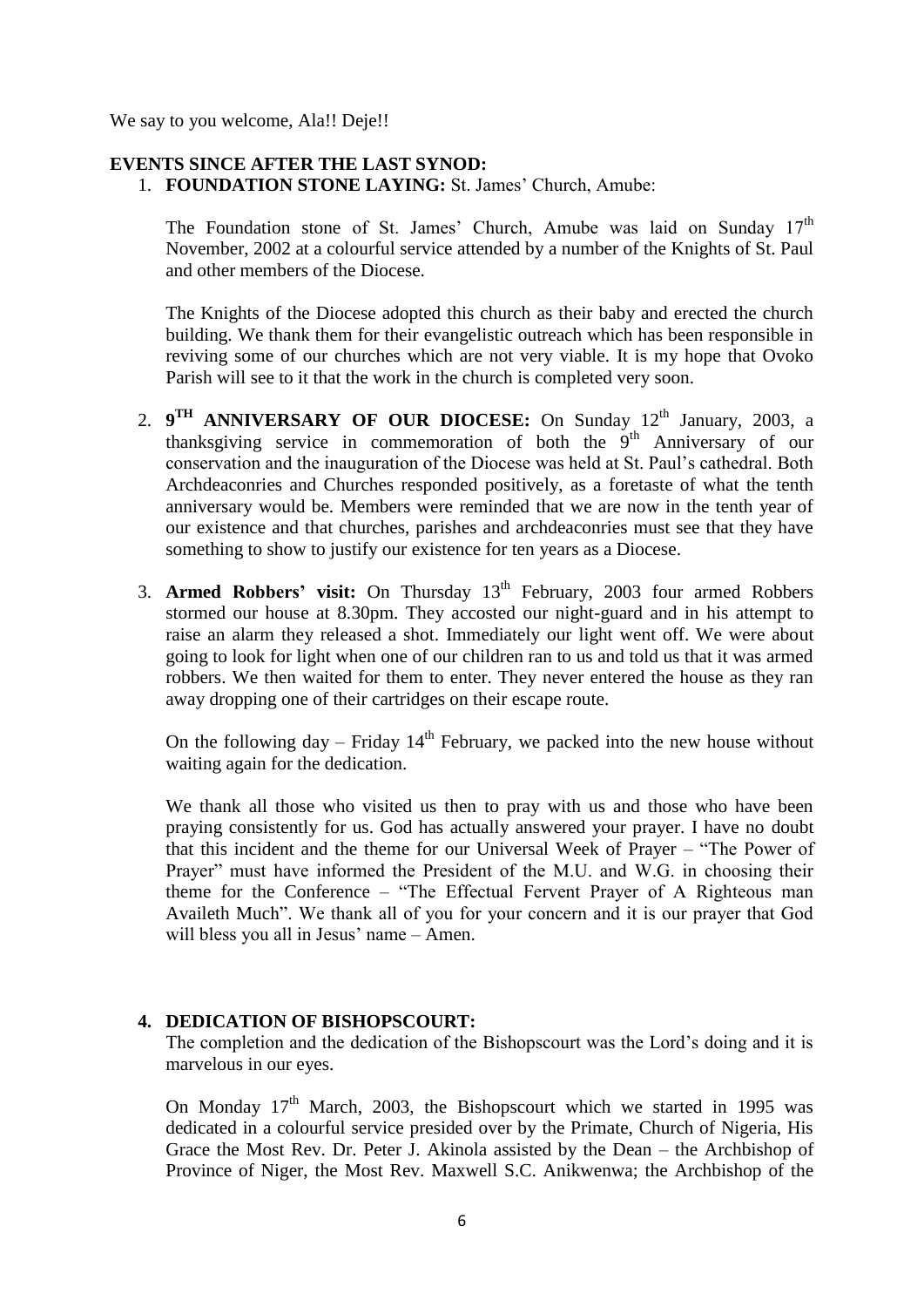Province of Owerri – The Most Rev. Benneth C. Okoro and thirteen other bishops. We are very grateful to the bishops who attended the ceremony after the Provincial Standing Committee at Asaba and the consecration of the Bishop of Umuahia – the Rt. Rev. Dr. Ikechi Nwosu, because they have to stay an extra day at Asaba in order to be here.

We are greatly indebted to the women who accepted to equip the house not minding all the enormous amount of money they contributed for the building of the Court. We thank the leadership of the women, their President, Mrs. R.U. Ilonuba who is a great catalyst and motivator for galvanizing the women of this Diocese into action. We equally thank the Council of Knights under the able and revolutionary leadership of Sir. Dr. Augustine E. Onwurah who with his team of workers have done great exploits for the Diocese both in evangelistic outreach and infrastructural Development.

The Bishopscourt has not been fully completed as there is need for a wall to demarcate the back-yard and other structures to be put up. Nevertheless, we have to take up another project. This time our focus will be on building a Cathedral for the Diocese.

I am grateful to the Council of Knights for providing the Diocese with a sketch drawing of our proposed Cathedral at no cost to the Diocese. We shall be happy to welcome other Cathedral sketches from interested people of the Diocese, provided they are given as a donation to the Diocese.

### **5. A.S.F. CONVENTION:**

The 2003 annual Convention/Retreat of the Anglican Students" Fellowship was held at U.N.N. from Thursday  $26<sup>th</sup>$  June – Saturday  $28<sup>th</sup>$  June. This Conference has been scheduled on several occasions but could not hold because of the incessant strikes of the Universities. The Theme of the Conference was "The making of A Leader". The Opening Ceremony was on Friday  $27<sup>th</sup>$  June, 2003 at the Christ Church Chapel U.N.N.

On Saturday I dedicated the new leaders. The Bishop of Gusau –Rt. Rev. Simon Bala was in attendance and I thank him for making out time to be with the young students. We encourage our students to join this organization inorder to avoid being initiated or enticed into secret cults or other organizations that are not Christian based.

#### **6a. TRINITY ORDINATION:**

The Trinity Ordination for the year was at St. Luke"s Church, Isiakpu Nsukka – "*The Blessed Church"* which I nicknamed a '*Miracle Church"* on Sunday 6<sup>th</sup> July, 2003. You will recall that during last year's Synod at Opi, I named St. Luke's as the venue for the 2003 Ordination.

By then apart from the roofing which has been completed, not much work has been done in other aspects. Those who attended the ordination service could not believe what they saw. The church building was almost ready for dedication. We thank God and thank the hardworking pastor and wife, the Rev. Canon Engr. Dr. Theophilus and Dr. (Mrs) Stella Madueme for the work they are doing in the Church.

In my response to their welcome address I had to grant the Church a Parish Status. The date for the inauguration will be announced later. *Two Priests were ordained –*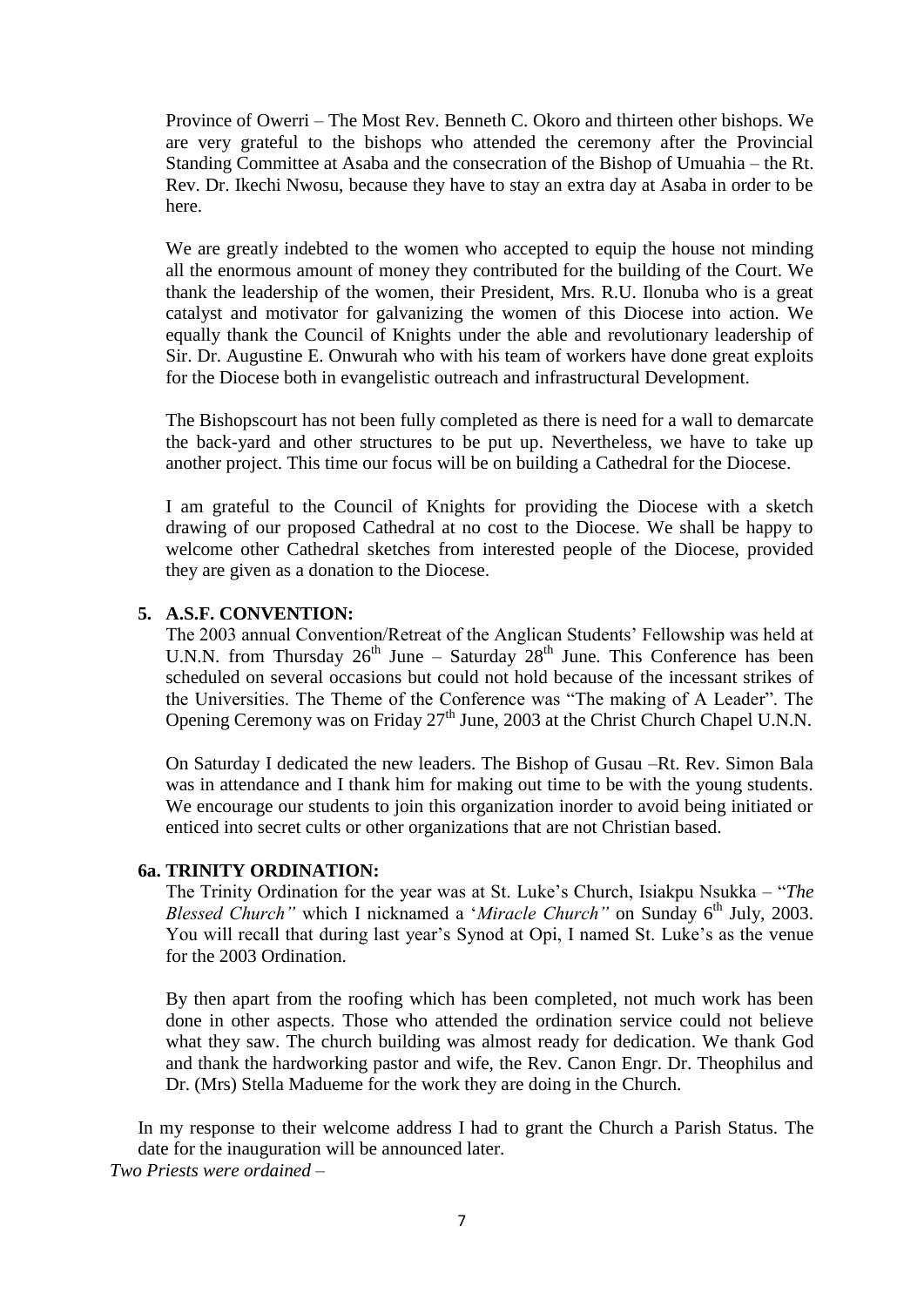The Rev. Ugochukwu P. Ofoezie The Rev. Leonard Ukwueze

*Six deacons were also ordained –*

The Rev. Ali Emmanuel Ezeja Ikechukwu Ilo Frank Nwede David Uchendu Ambrose Ugwuanyi Livinus.

#### **6b. TAP (Train A Priest)**

The need for well-trained clergymen cannot be over-emphasized. The cost of training of Clergymen in our theological institution has continued to rise. Any student now studying for the degree is expected to pay  $\frac{N50,000}{N}$  (Fifty Thousand Naira) only per session, while the diploma students pay  $\frac{N40,000}{N}$  (Forty Thousand Naira) only. We have consistently appealed that individuals or organizations within the church take up this challenge of training a priest. We thank those who have done this in the past and appeal that others will follow suit. If the church is going to live up to expectation and face the challenges of the 21<sup>st</sup> Century, we must have qualified Clergymen.

# **75TH ANNIVERSARY OF ST. PAUL'S CHURCH:**

The activities marking the 75<sup>th</sup> Anniversary of St. Paul's Church which was nearly aborted following strike action precipitated by the increase in fuel price which started on Monday 7<sup>th</sup> July and ended on Sunday 13<sup>th</sup> July, 2003. The event featured talks, debates, drama, Bible Quiz and other activities. A cross-section of men and women cutting across ethnic and religious boundaries were nominated, recognized and given awards in recognition of their contribution towards making the Society a better place where all people will live as brothers and sisters. It is however unfortunate that many members of St. Paul did not show as much interest and enthusiasm as those whom they invited. At 75 years, St. Paul"s Church should rise up to the challenges facing her and given the needed leadership required of her in the Diocese. I believe that the Committee that organized the event will have a written report of their activities for future reference.

### **8. GIRLS' GUILD CONFERENCE AT IKEM – ST. ANDREWS:**

Ordinarily, I would not have reported about this conference as I am sure the Girls" Guild Co-ordinator would cover that in her report.

But this year's Girls Guild Conference at Ikem on Saturday 26<sup>th</sup> July was a unique one. Unique in the attendances of Girls" Guild members from the entire Eha-Amufu Archdeaconry. Attendance of men and women from the entire Archdeaconry both home and abroad members, Civil Servants, politicians in all the activities and were there throughout the duration of the Conference. That Conference is the best Girls" Guild Conference so far held in this Diocese. It shows what can be achieved through unity, obedience to our workers and commitment to the things of God. I thank the Vicar and the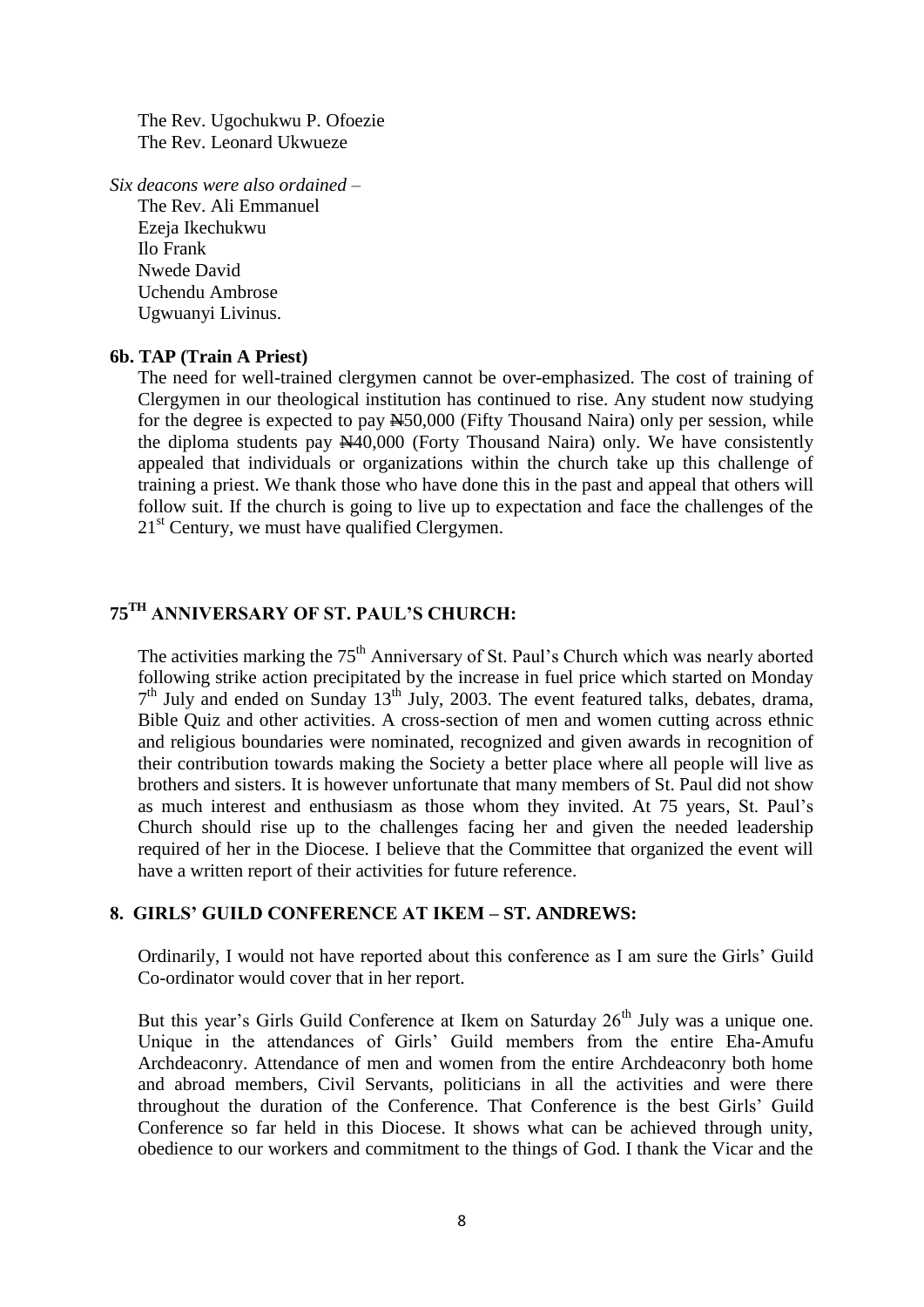wife for a work well-done. Let us be prepared to learn from the success of others to improve our own performance.

## **9. COUNCIL OF KNIGHTS RETREAT:**

On Saturday 23rd August, 2003, a retreat was held for the Knights and Ladies of St. Paul. At the retreat based on Haggai 1:5 "Now this is what the Lord Almighty says. "GIVE CAREFUL THOUGHT TO YOUR WAYS". The Knights were reminded about their call and responsibility in the Diocese in offering sacrificial service of their time, talent and wealth. It is a fact that we have been praising the Knights for the marvelous work they are doing in the diocese, but we notice that this achievement is largely due to the commitment of some of them. There are those who neither attend their statutory annual meetings, pay their dues nor even respond to calls on Diocesan concerns. Those who were present at the retreat were reminded about the objective in instituting the initiation and investiture which some of them have forgotten. Regrettably majority of those present at the retreat were the faithful ones who have been consistent. There were however a few faithful who took permission to be absent because of the service of initiation and investiture in Enugu Diocese.

I instructed that the delinquent Knights should be written and told my feelings and they should come personally to explain the reason for their absence and inactivity in the Council of Knights. I equally decided that time has come when some of those not doing anything will be removed from being members of the Knights of St. Paul. This means that they will not be accorded any right due to those who belong to the order. We do not want ceremonial Knights but active and committed Knights of St. Paul.

# 10.**THE PRINCIPAL – ST. CYPRIAN'S SPECIAL SCIENCE SCHOOL, NSUKKA – SIR. (BARR.) CHIKE J. NGWU**

I want to congratulate our hard-working, dedicated and committed principal Sir (Barr.) Chike J. Ngwu for being called to Bar on Tuesday  $1<sup>st</sup>$  July, 2003 at Abuja. We thank God for being with him throughout the time he was combining his management of the School and Studies at the Law School. Most of the time, he has to return late at night but God in His mercy guided and protected him throughout the period. Congratulations.

### **11. ENUGU STATE GOVERNMENT**

The Enugu State Government has been working in a very close relationship with our Diocese especially the area of education. While the management and ownership of St. Cyprian"s Special Science School has been completely handed over to us, they have continued to pay the salary of teachers who opted to remain in the School – as government staff.

The Diocese of Nsukka benefitted greatly in the appointment made by the government in the present dispensation. I know that they were appointed not because they are Anglicans from Nsukka, but because the governor in his wisdom saw them as credible and faithful people who will serve in such appointive posts.

I want therefore to congratulate the following members of our Diocese who are now in the government of Enugu State.

They are: The Secretary to State Government –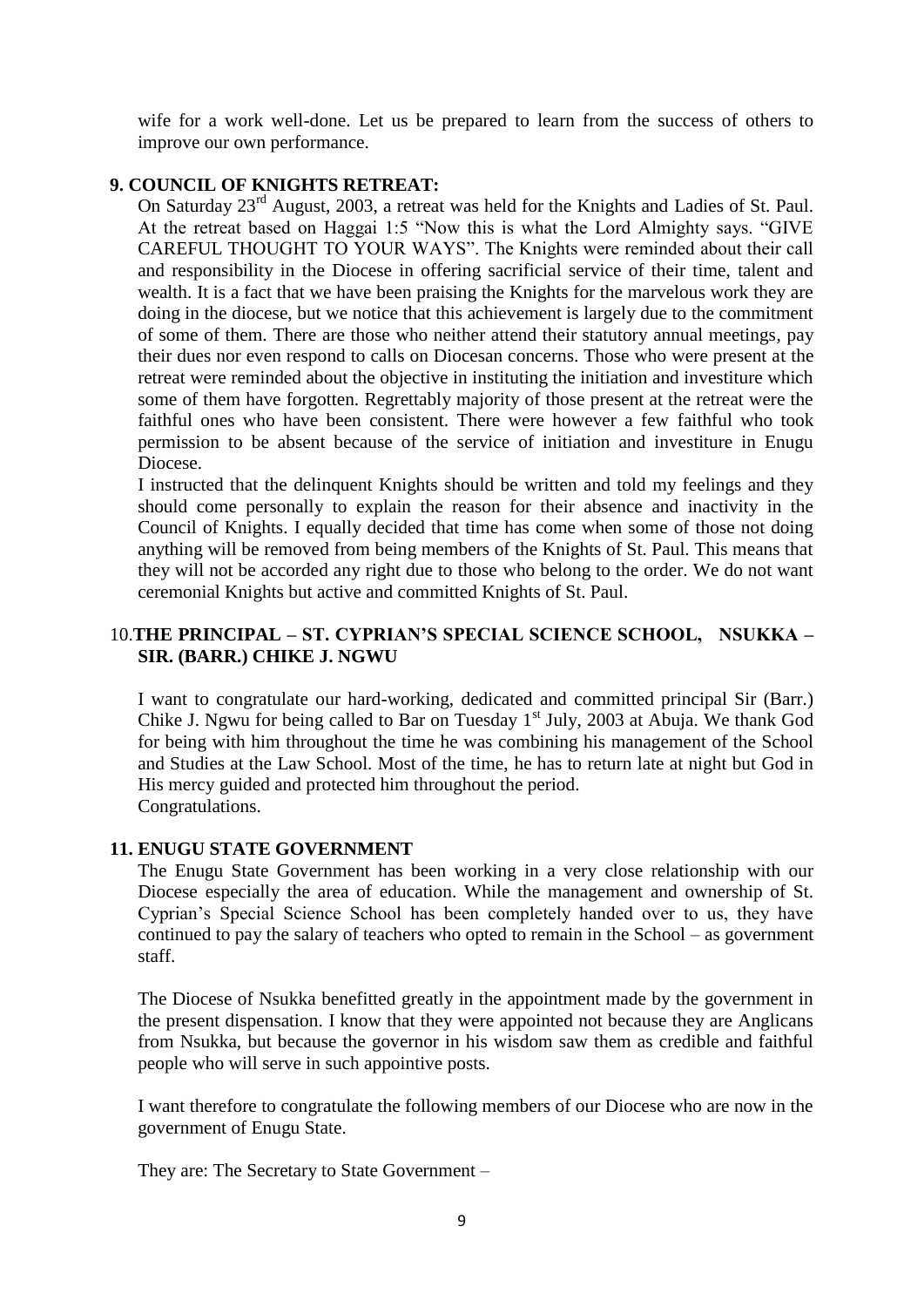Sir Arc. Innocent Agbo Sir Festus Ugwu – Commissioner for Works Dr. Simon Idike – Commissioner for Health Dr. Patrick Asadu – Commissioner for Agriculture.

I also congratulate His Lordship, Hon. Justice (Lady) Pearl Enejere for her appointment as judge of the High Court.

It is our prayer that God will continue to guide you all as you discharge your duties in all honesty, justice and for the benefit of the masses.

### **12. APPOINTMENT/COLLECTION**

Early in the year, the Rev. Canon G.U. Nnamani was appointed the Archdeacon of Ovoko Archdeaconry. On Sunday  $13<sup>th</sup>$  April – Psalm-Sunday, he was collated and inducted at St. Peter"s Church, Ovoko.

We thank God for his zeal and enthusiasm in trying to re-awaken the people of that Archdeaconry. The success recorded in the Mothers" Union and Women"s Guild Annual Conference held at Ovoko is a clear testimony of the work done there within this their short tenure. It is therefore our hope that they will not relent, but aspire to attain greater heights. We thank the people of Ovoko, especially the Hon. Commissioner – Dr. Asadu for all his contributions to see that the Conference was a success. May God bless all of you in Jesus' name.

## **13. OBITUARY**

The following people have departed this life to join the Saints triumphant: Lady Grace Ezea Ven. S.O Ugwuanyi Mrs. Lois Okeke

We pray that God will grant them eternal rest, while we continue to bear their families up to God in prayers.

### **CHURCH OF NIGERIA NEWS**

### **NEW PROVINCES:**

At the 7<sup>th</sup> General Synod of the Church of Nigeria held at St. James' Cathedral, Oke Bola Ibadan from  $3<sup>rd</sup> - 8<sup>th</sup>$  September, 2002, seven more Ecclesiastical Provinces were created to bring the number to ten. The Archbishops for the new provinces were elected during the Episcopal Synod at Cathedral Church of SS Peter and John Nkwerre, Orlu Diocese, on Wednesday  $27<sup>th</sup>$  November, 2002.

On Sunday 19<sup>th</sup> January 2003, the Diocese of Lagos hosted the Service of Proclamation at the Cathedral Church in marina, Lagos.

### **RETIREMENTS:**

The following bishops retired after many years of fruitful labour in the Lord"s Vineyard.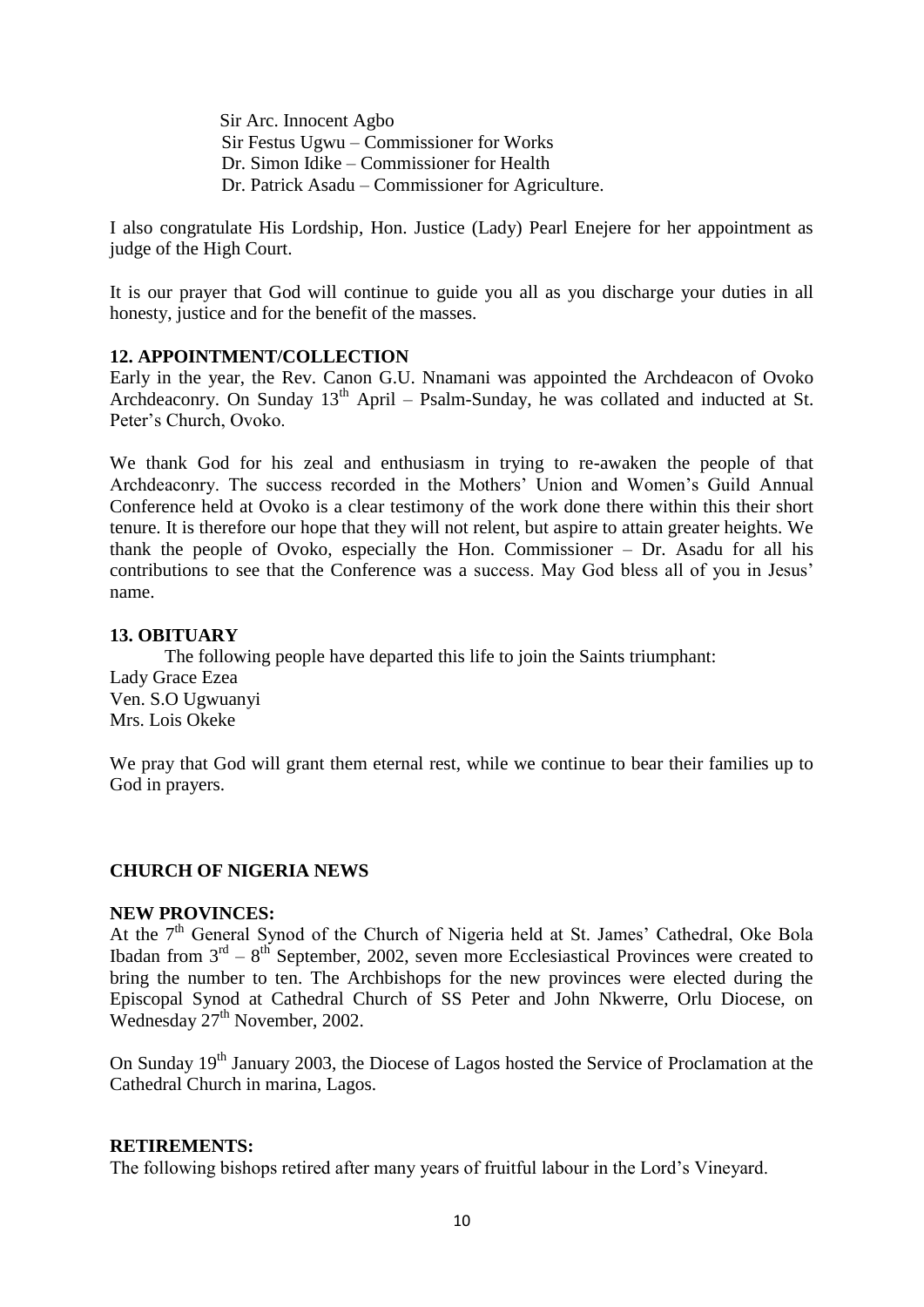| The Rt. Rev. Prof A. O. Iwuagwu | $\sim$ 100 $\mu$ | Diocese of Aba                |
|---------------------------------|------------------|-------------------------------|
| The Rt. Rev. S.O Oyelade        | $\sim$ $\sim$    | Diocese of Kabba              |
| The Ret. Rev. E.O I. Ogundana   |                  | Diocese of Remo<br>$\sim 100$ |
| The Rt. Rev. A.A. Edionwe       | $\sim$ 100 $\mu$ | Diocese of Benin              |

It is our prayer that God will grant them good health in their Retirement and many more years of sojourn here on earth.

#### **Consecrations, Translation and Enthronement:**

Following the retirement of the Bishop of Aba – The Rt. Rev. Prof. A.O. Iwuagwu, the Rt. Rev. Dr. U.U. Ezuoke was translated to Aba.

The following new bishops were elected and consecrated.

The Rt. Rev. Emmanuel S. Egbunu – Consecrated the Suffragan bishop of Abuja –  $9<sup>th</sup>$ February, 2003.

The Rt. Rev. Friday J. Imaekhai – Consecrated bishop of Esan – 22nd June, 2003.

### **Obituary:**

The bishop of Otukpo – The Rt. Rev. Ityobe Ugede died in June this year. We pray for God"s continued grace and care on the family.

### **Church of Nigeria Endowment Fund:**

Our response to the Church of Nigeria endowment Fund for a self-reliant Church has not been encouraging. We have not been able to pay anything towards that fund. It is therefore my appeal that we intensify our efforts so that we join other Dioceses in contributing to the fund.

Remember also that we agreed to endow our own Diocese by paying towards that. We cannot embark on any meaningful project unless we have the cash to take off. Clergymen should take up this challenge and let their congregations know the importance of contributing towards this fund. Time has gone when churches depended on outside aid.

Last year at our Synod, we mentioned that the Archbishop of Canterbury the Most Rev. Rt. Hon. Dr. George L. Carey retired in June, 2003. Following his retirement the Most Rev. Dr. Rowan Williams, the Archbishop of Wales was elected as the 104<sup>th</sup> Archbishop of Canterbury. There were protests throughout the Anglican world over his election because of his liberal theological stance on some doctrinal issues, particularly on the issue of human sexuality. He wrote an acceptance letter in order to allay the fears of the church world-wide. His letter is reproduced in the appendix.

### **DIOCESE OF NEW WESTMINSTER**

The 1998 Lambeth Conference resolved that any issue of human sexuality that cannot be supported by the Bible is unacceptable to the Anglican Church. The Bishop of New Westminster – Rt. Rev. Michael C. Inghamin, defiance to the Lambeth resolution, went ahead to wed and ordain homosexuals. The church of Nigeria in a swift re-action has severed relationship with the Diocese. The letter to that effect is reproduced in the Appendix.

### **THE STATE OF THE NATION:**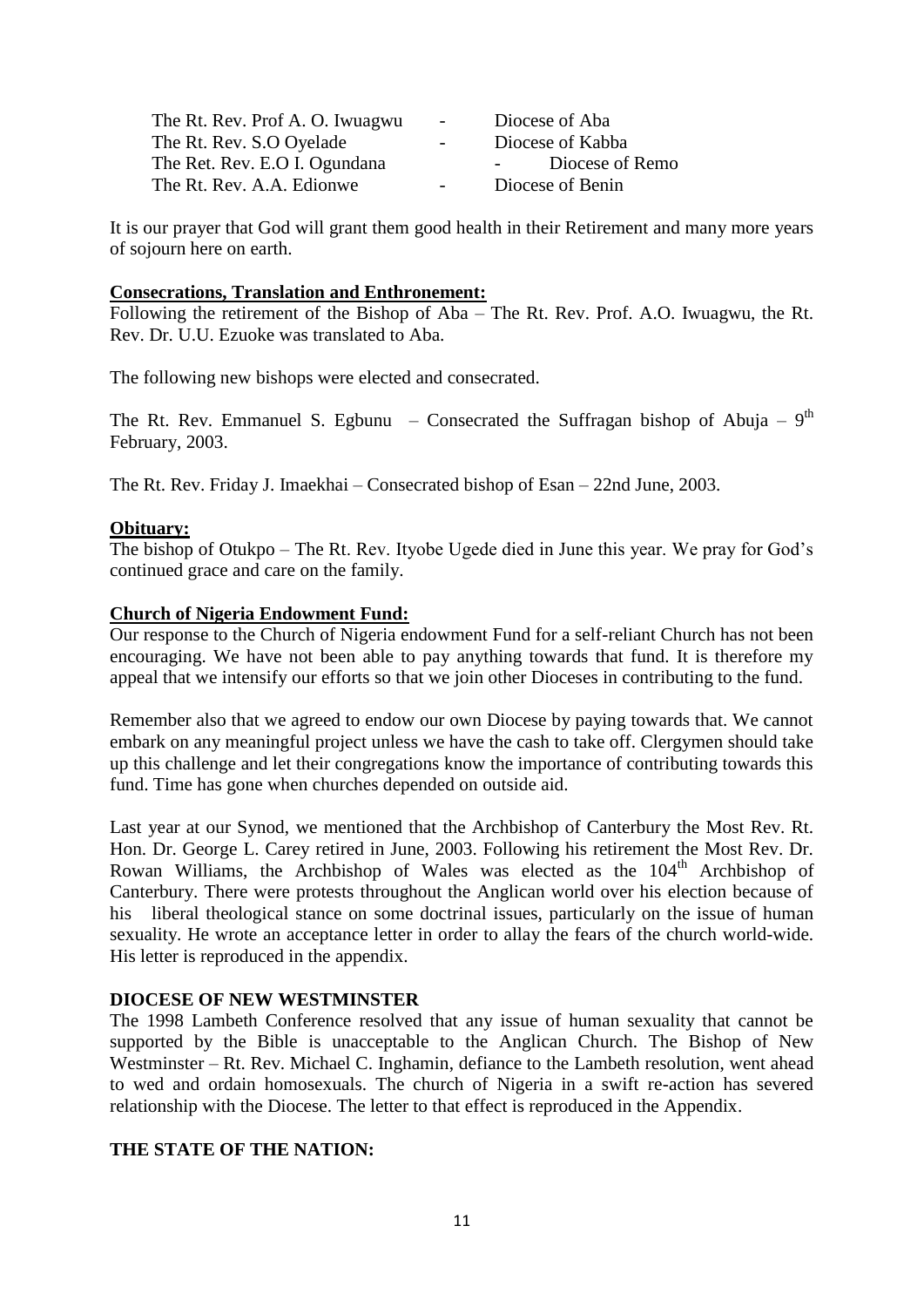We are grateful to God who has continued to keep us together as a nation. We are all aware of the doubts expressed by the citizenry about the continued existence of this country as one nation following the atmosphere that pervaded before the last general election. It is regrettable that the last general election was massively rigged through thugs who were armed by those in the corridors of power. Many people no longer voted when they observed that the wishes of the electorate were not met. The international observers confirmed the massive rigging and we see the truth of this by the number of petitions and cases now with the election tribunal. Many of those who go into politics in Nigeria do not yet understand what governance entails. Majority of our politicians still see it as a do or die affair. Our nation would be better off if our politicians observed the rule of law. Political office holders have no regard for the constitution of the land and they have contributed to the alarming rate of armed robbery by the arms supplied to the thugs during election and these arms have not been recovered despite the appeals made in the media.

Our nation at forty-three is still struggling to stand on her feet. There is no security of life and property. Our education has been plagued with incessant strikes and students who are supposed to do four or five years in the University stay up to eight or ten years before they graduate. Unemployment and lack of payment of salaries and pensions have brought untold hardship and frustration to many families. Above all what has dealt a devastating blow on our nation is bribery and corruption. Bribery and corruption have ravaged our nation without mercy. Inspite of all the noise made about fighting corruption not much has been achieved because those who are supposed to lead in the fight are deeply corrupt themselves.

The age long problem of tribalism and ethnicity is still very much with us and this has led to marginalization and uneven development hence there are agitations all over the country.

Many well-meaning Nigerians have called for a National Conference as a nation and until this is done there is doubt whether this nation will ever get over her multiple problems.

The continued crisis in Warri, Delta State with the Killings that go with it portend a national disaster if not properly handled. The abduction of the governor of Anambra State with the full cooperation of an Assistant Inspector General of Police without the powers that be making a public statement on the issue shows that all is not well with our country. The rate at which politicians remove their political opponents is alarming and such development is retrogressive. It shows a low level of moral integrity and lack of political education. God has blessed us with both human and materials resources. The wealth of Nigeria if properly managed will make every Nigerian live above the poverty level. Unfortunately, according to United Nations Development Programme (UNDP) figure, over 80 million of Nigeria"s 120 million people are poor and live on less than one dollar per day. The Commonwealth Secretary General, Don Mckinnon, captured the depth of poverty in Africa and the Third World nations. According to him, an average European cow lives under better conditions than many people in Africa. While an average cow live on  $204$  US dollar  $(\frac{14312}{12})$  per day more than 2.8 billion people in developing countries including Nigeria live on less than one dollar (N156) per day. I think that this revelation should agitate our leaders who have shown so much insensitivity to the suffering of the common people. Nigeria is yet to get a Moses that will lead us to the Promised Land.

It is our prayer that those in authority will realize that they are there to serve the masses and not for their selfish ends. We also appeal that we forget the misdeeds of the past especially the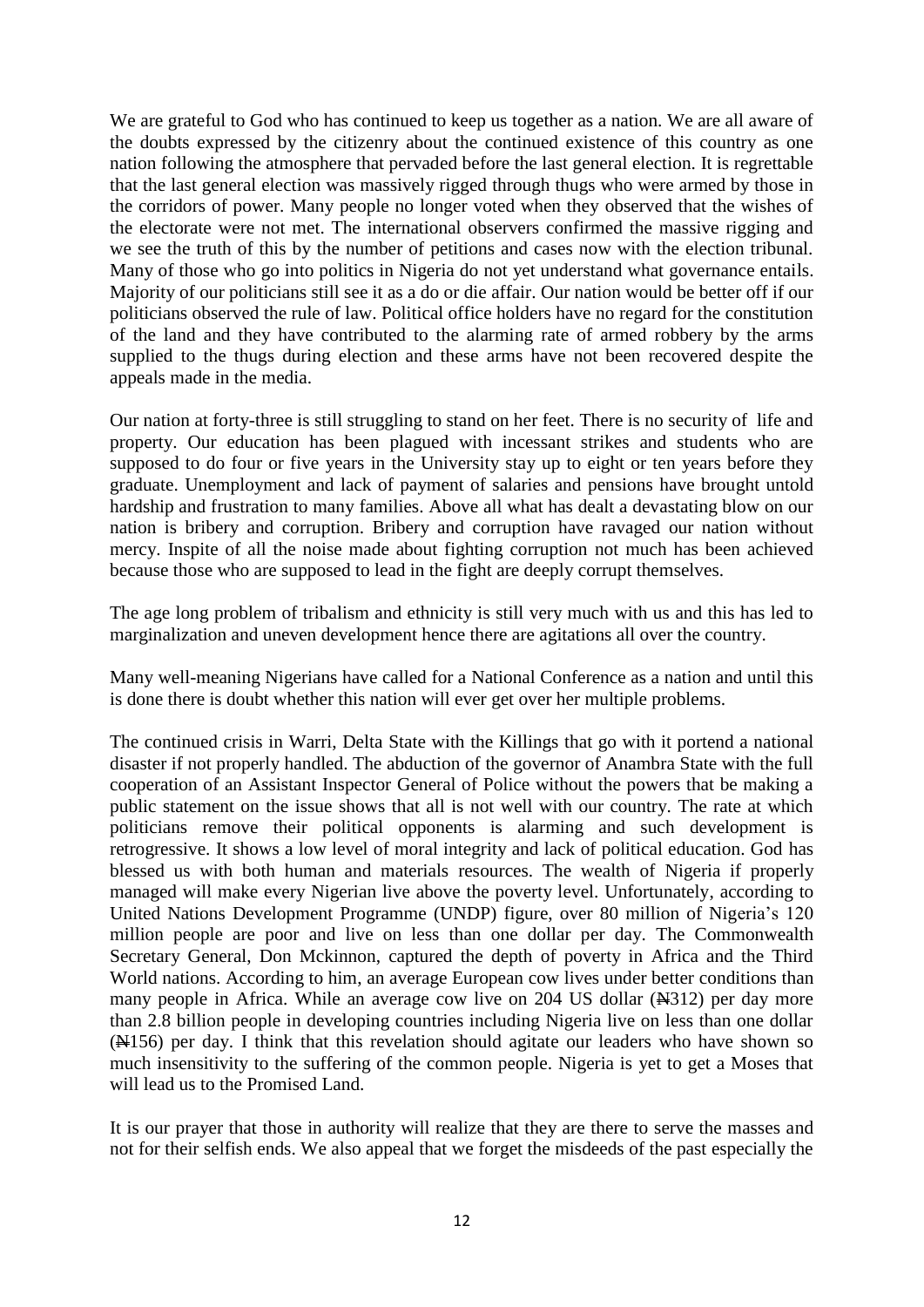deliberate misdeeds of the past election and join hands with those in authority to make Nigeria what our founding fathers had in mind when they fought for our independence.

# *The Synod Theme:*

# **"CHRISTIAN WITNESS AT A TIME LIKE THIS"**

The Theme for our consideration has three things that need clarification to enable us understand where the Spirit is leading us. They are (i) Christian, (ii) Witness, (iii) A time like this.

1. The word "*Christian"* is believed to be of Latin origin where plural nouns ending in – iani' may denote the soldiers of a particular general e.g. Galbiani, galba's men, hence partisans of an individual. It was originally thought of Soldiers of Christus or the household of Christus.

In the New Testament, the word was used three times Acts 11:26; 26:28 and 1Peter 4:16 indicating that it was a generally recognized title within the period. There is no doubt that by AD 60 the use of the word Christian was well established. Herod Agrippa who used the word with reference to the followers of Christ in Act 26:28 used it satirically. "Do you think that in such a short time you can persuade me to be a Christian?" In the New Testament, the word Christian was however first used in Acts 11:26 with reference to the following of Jesus Christ. "*The disciples were called Christians first at Antioch".*

2. **Witness:** The word witness is from the Greek "*martus"* which means to call to witness or attest, one who testifies by act or word to the truth. The act of testifying is called his testimony. It is a legal term which has been used down the ages to designate the testimony given for oragainst one on trial before a court of law. In Christian usage the term came to mean the testimony given by Christian witnesses to Christ and his saving power. Because such testimony often means arrest and scourging – Matt. 10:18; Mark 13:9; exile Rev. 1:9 or even death Acts 22:20; Rev. 2:13; 17:6, the Greek was transliterated to form the English word "*martyr"* meaning one who suffers or dies rather than give up his faith.

In Christian circles when we use the word "*witness"* we have to bear certain things in mind – (i) Witnessing is the universal obligation of all Christians Lk. 24:48, Acts 1:8. In other words, witnessing was not restricted to the apostles of Jesus or even to ministers (Acts 2;4) This is an important emphasis for modern Christianity and especially for us today in this our age and times. (ii) The testimony/witness to be given are centered in the fasts and the meaning of the earthly ministry of Jesus Acts 10:39- 41, his saving power Acts 1:43. In the time of Jesus, the witnesses were the apostles who have personal knowledge of his ministry from its beginning, Acts 1:22. This knowledge they delivered to others who gave testimony to it (Heb.2:2-3) 3b.

"The Lord himself first announced this salvation, and those who heard him proved to us that it is true". They in turn were to entrust this message to others who would continue to give witness to it (11 Tim. 2:2) "And the things you have heard me say in the presence of many witnesses entrust to reliable men who will also be qualified to teach others" Christian witnesses were to be faithful without regard to their personal safety or comfort (Matt. 10:38-39). "And anyone who does not take his cross and follow me is not worthy of me. Whoever finds his life will lose it, and whoever loses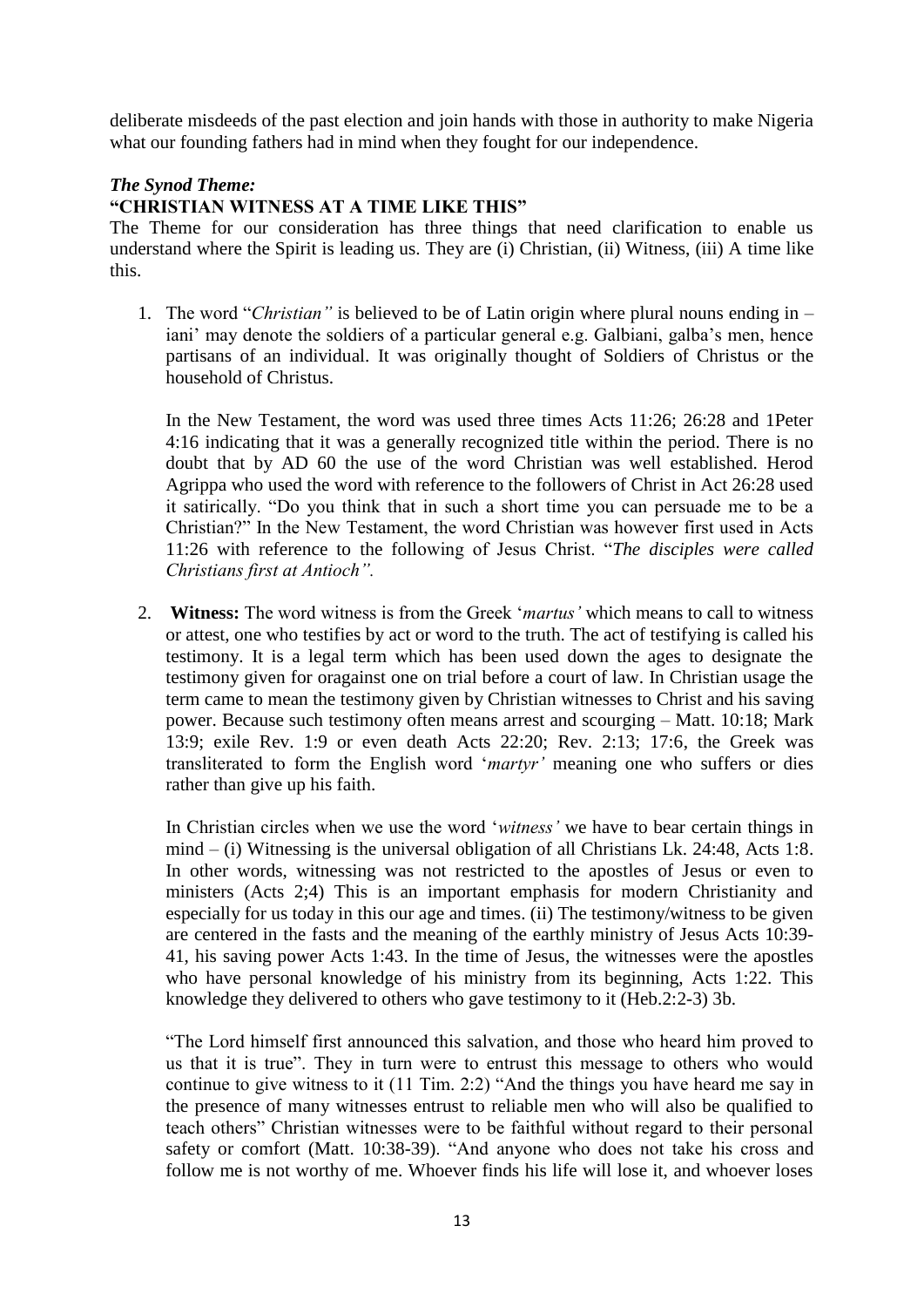his life for my sake will find it". (iii) Christian witness/testimony is always supported by the presence or ministry of the Holy Spirit and the manifestation of God"s presence and power. Christ promised his disciples the Holy Spirit which will be the power to support them in their ministry, because they could not do the work in their own power or wisdom. Acts 1:8 "*But you will receive power when the Holy Spirit comes on you, and you will be my witnesses in Jerusalem, and in all Judea and Sameria, and to the ends of the earth".*

*3. "A time like this".* One finds it difficult to describe the time we are living in. One of the books written by a renowned author Chinua Achebe is titled - "Things *fall Apart"* and in his comment he said "*Things have fallen apart and the centre can no longer hold*". From the religious point of view, we can see the time we are living in a people living in a Godless Society as clearly stated in 2Timothy 3:2-5 *"People will be lovers of themselves, lovers of money, boastful, proud, abusive, disobedient to their parents, ungrateful, unholy, without love, unforgiving, slanderous, without self-control, brutal, not lovers of the good, treacherous, rash, conceited, lovers of pleasure rather than lovers of God – having a form of godliness but denying its power. However nothing to do with them".* Yet our country is regarded as one of the most religious in the world judging from the number of churches that spring up every-day. Everywhere you see the proliferation of houses of worship. Most of their activities are geared towards promoting materialism in this world and not about promoting the interest of Christ and the life hereafter. To many people today in our country, worship of God simply means to fulfill a religious duty which involves no commitment or sacrifice. Jesus in Matt.15:8 said of such people. *"These people honour me with their lips. But their hearts are far from me."* We also live at a time when people are being deceived with the idea that all roads lead to heaven and that one religion is as good as another. Unfortunately a number of Christians are falling for this idea and are in danger of moving away from the concept of the clear teaching of scripture. In an age when we Christians are urged to put our Saviour alongside other great religious leaders we must resist all attempts to position him as one among many or even the best of rivals. "*Our Lord Jesus Christ is a class of his own. There is just no one like him"* Selwyn Hughes.

Everyday with Jesus Nov. 2002, There are no two or more ways to heaven; there is just one and that one way has been opened for us through the innocent sufferings of our Lord Jesus Christ on the cross (c.f. John 14:6). We are being called upon at this time to witness to this truth without compromises 2 Tim. 3:12 -14 "*Infact, everyone who wants to live a godly life in Christ Jesus will be persecuted, while evil men and impostors will go from bad to worse, deceiving and being deceived but as for you continue what you have learned and have become convinced of, because you know those from whom you learned it"* The political climate of our country can simply be described as hopeless judging from the events of the year.

A situation where almost everyone who goes into politics is there to drain the resources of the nation and not to serve the masses and develop the nation gives no hope for the country. People of questionable characters who amassed wealth through dubious means acting as political god-fathers have high-jacked and mortgaged the consciences of those on the corridors of power and now act as remote controls in their acts of governance. According to Prof. Chukwuemeka Ike, "The nature of politics in Nigeria where money – power dictates who gets what, has thrown up the dregs of the earth as the over Lords of the society" (The Guardian – Sunday August 10, 2003).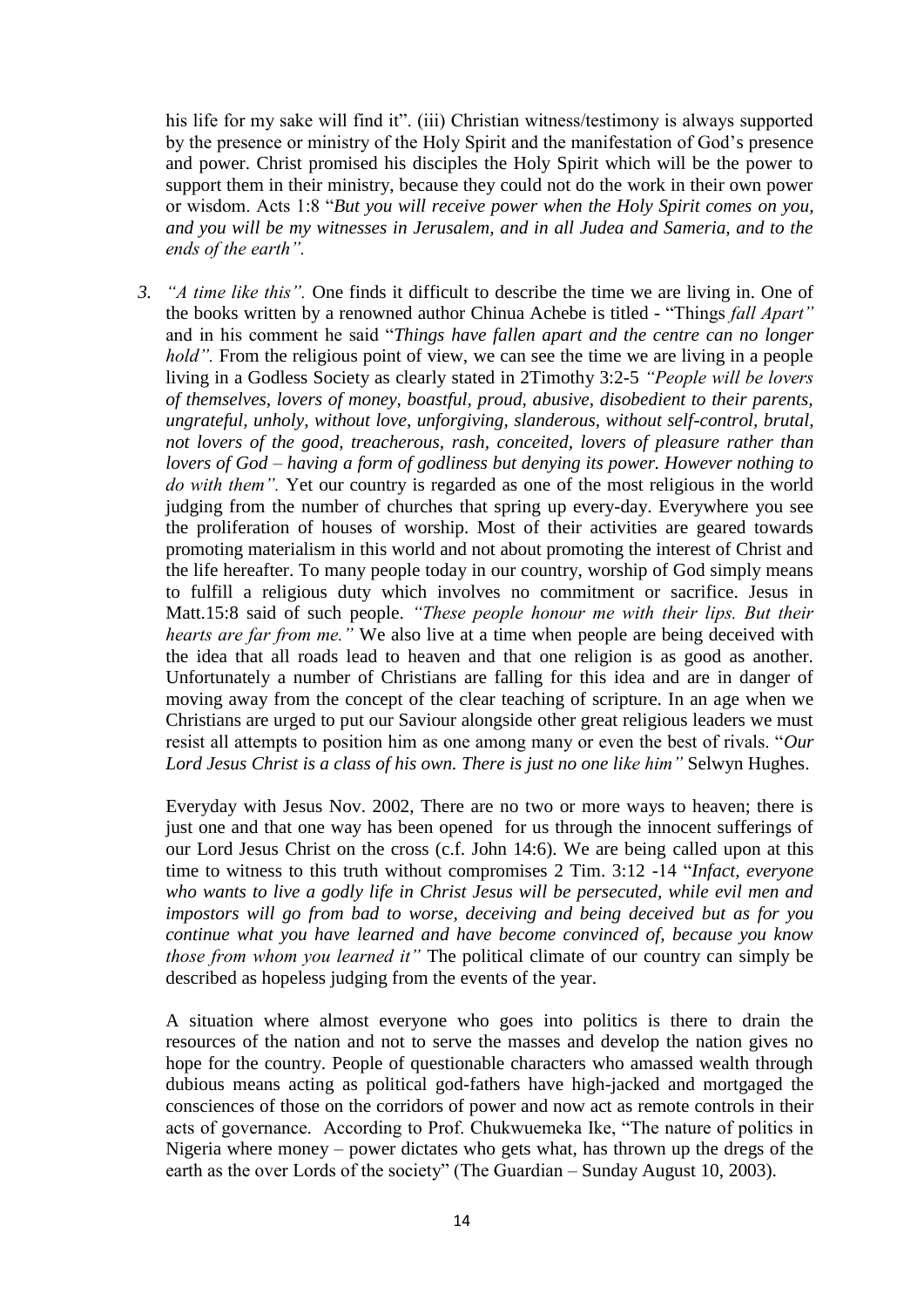Now that we have briefly looked at the three key points of our theme, let us once more remind ourselves about the theme, "Christian Witness at a time like this. "During last year"s Synod our theme was – "Transformation as the need of the moment".

*At our baptism we promise and say –*

- (i) I renounce the devil and all his works.
- (ii) I believe all the articles of the Christian-faith
- (iii) I should keep God"s holy will and commandments, and walk in the-same all the days of my life.

Looking at the first promise "*renouncing the devil and all his works"* we see that many of us fall far short of that promise. Instead the devil makes agents of some of us and they help in carrying out the works of the devil. The devil is opposed to God and all that God stands for, and he uses his tricks to entice people to his side. One of his very powerful weapons is lies which he uses to deceive people as he deceived Eve at the garden of Eden. Jesus referred to him as the father of lies. John 8:44b. "*He was a murderer from the beginning, not holding to the truth, for there is no truth in him. When he lies he speaks his native language for he is a liar and the father of lies".* How many people today tell the truth in our everyday life? Our society today is characterized by falsehood and people pride themselves in 419, and falsehood has been enthroned even in our political system and people behave in any way they saw fit with no one to check. There is no aspect of our society where people have not introduced cheating and falsehood in order to achieve their objectives – For long we have been plagued with examination malpractices and forged certificates and this has been aided and abetted by some parents who help their children or wards in committing the crime.

In order to truly witness for Christ at the time Christians should stand for the truth no matter the cost, Jesus makes it clear that he is the truth and to witness for the truth we ought to be truthful. People sometimes want to bend the truth in order to satisfy their selfish interest either on ethnic, tribal or religious motives. Truth they say is life (Eziokwu bụ ndụ). Proverbs 23:23. "*Buy truth and do not sell it"* To witness for Christ at this time, Christians should avoid falsehood and stand for the truth in our everyday life; in business by not engaging in cheating, sale of fake-drugs, using of false measures and all the tricks that business people employ in order to maximize profit.

Our belief in God and worship of God must be based on the truth. John 4:24 says "God is Spirit, and his worshippers must worship in spirit and in truth".

Our commitment to God ought to be total. Christians who come to church on Sunday and go to other prayer houses or engage in idolatry and divination are not true witnesses to the course of Christ. Many Christians today can easily compromise their belief either to satisfy the requirements of their culture or in order to gain material wealth or position People who know the God we worship will be prepared o suffer, standing for the truth rather than compromise their faith.

Early Christians faced ostracism and deprivation in order to stand for their faith. We should believe in the power of God to save us from whatever kind of deprivation we are placed in because of our religious belief.

Some of our cultures today need to be modified to reflect the light of Christ instead of using them as agents of oppression intimidation or dehumanization. One thinks of our widowhood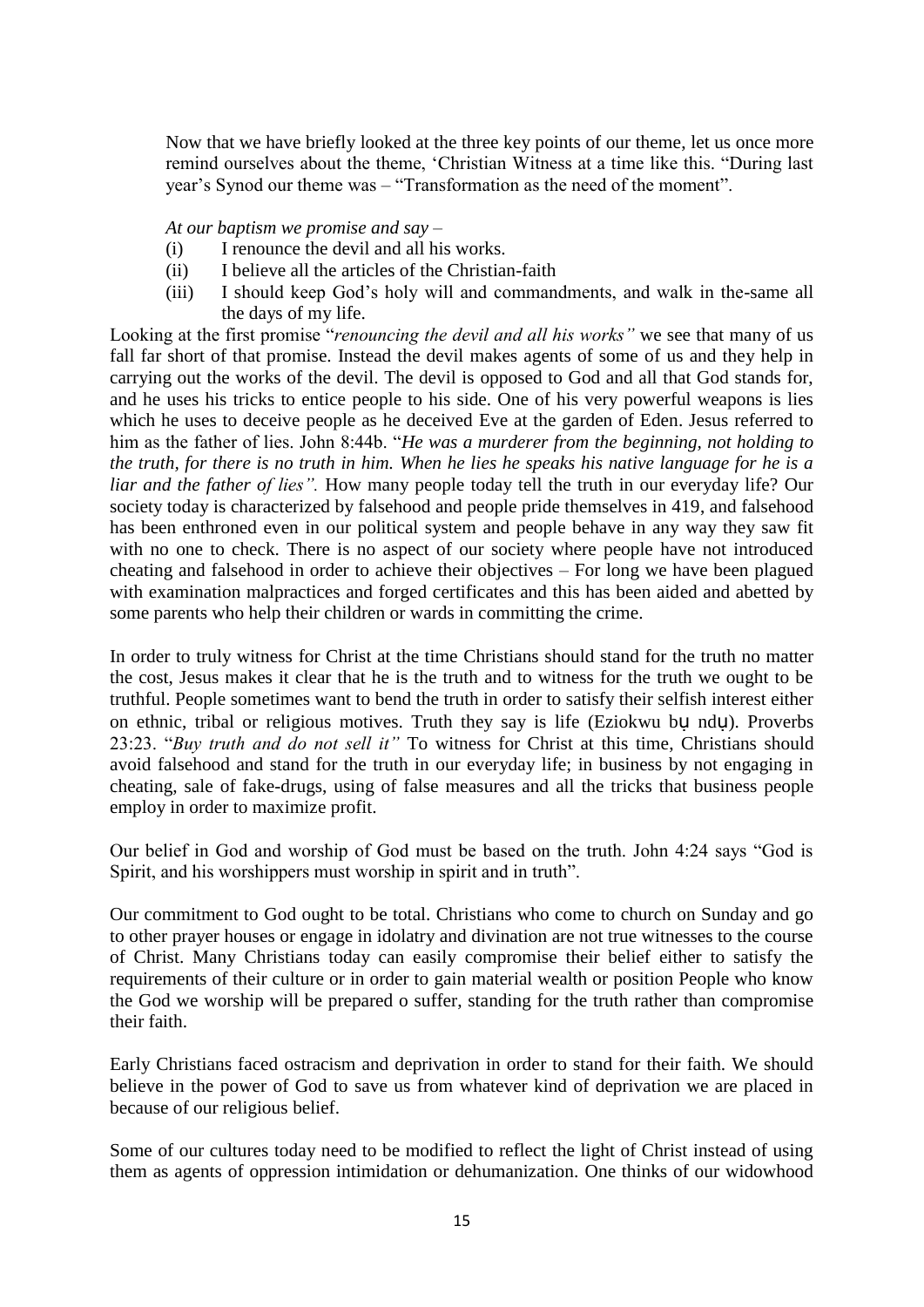practice, masquerading and other evil customs. Just recently one of our traditional rulers was accused of destroying idols in his area and also stopping the display of masquerades. There was a violent protest in his area and even petition to the state Government. Many of the demonstrators were those who go to church on Sunday, confirmed and wedded in the church. The traditional ruler in his re-action said that what has happened to their idols was an act of God and that people should welcome the revival that has set in their area. Some of us who support such bad and retrogressive cultures do that because of what they gain in terms of food and other gifts. St. Paul has this to say about them – Phil. 3:18b – 19- "*Many live as enemies of the cross of Christ. Their denstiny is destruction*, *their god is their stomach, and their glory is in their shame. Their minds is on earthly things".*

Our widowhood practice today is oppressive and many Christian women are behind the perpetuation of such practices. Our Lord Jesus Christ spoke against oppression He condemned people who tie up heavy loads and put it upon others. We are all aware that Widows in our society groan under these harmful cultures and traditions. Traditions that treat widows as chattels and endangered species, We are aware that in most cases when a man dies first-the woman is accused of being responsible for the death and is subjected to all kinds of inhuman treatment –

- (i) Denial of her right to the husband"s property.
- (ii) In order to exonerate herself from being responsible for the death, she is made, in some places, to drink the water used in bathing the dead man.
- (iii) Subjected to be married to one of the brothers of the deceased.
- (iv) Made to sleep on bare floor.
- (v) Compelled to weep at particular times.
- (vi) Not allowed to bath or change her clothes.
- (vii) Not allowed to come out for a specified period of time.
- (viii) Forced to shave her hair, sometimes with blunt razor. Etc

We have to witness for Christ in this area, because his coming into the world liberated women. Gal. 3:28. "There is neither Jew nor Greek, slave nor free, male nor female, for you are all one in Christ Jesus". We as Christians, especially Christian women have a responsibility to protect the interest of women by standing solidly behind the widows to oppose these inhuman traditions and customs as Christianity teaches equality between male and female. The Enugu State Government recognizing the plight of widows enacted a law intended to protect the rights of widows/widowers.

*It stated as follows:*

- (i) No person for whatever purpose or reason shall compel a widow/widower
- (ii) To shave the hair on the head or any other part of the body
- (iii) To sleep either alone or on the same bed or be locked in a room with corpse of the husband or wife.
- (iv) Not to receive condolence visits from sympathizers during the period of mourning.
- (v) To be harassed by a relative of the late husband/wife.
- (vi) To sleep on the floor or be naked during the period of the husbands/wife"s burial rites
- (vii) To drink the water used in washing the corpse of the husband/wife
- (viii) To weep and wail loudly to mourn death of the husband/wife except at ones own volition or voluntary action.
- (ix) To remain in confinement after the death of the husband/wife for any given period.
- (x) To vacate the matrimonial home.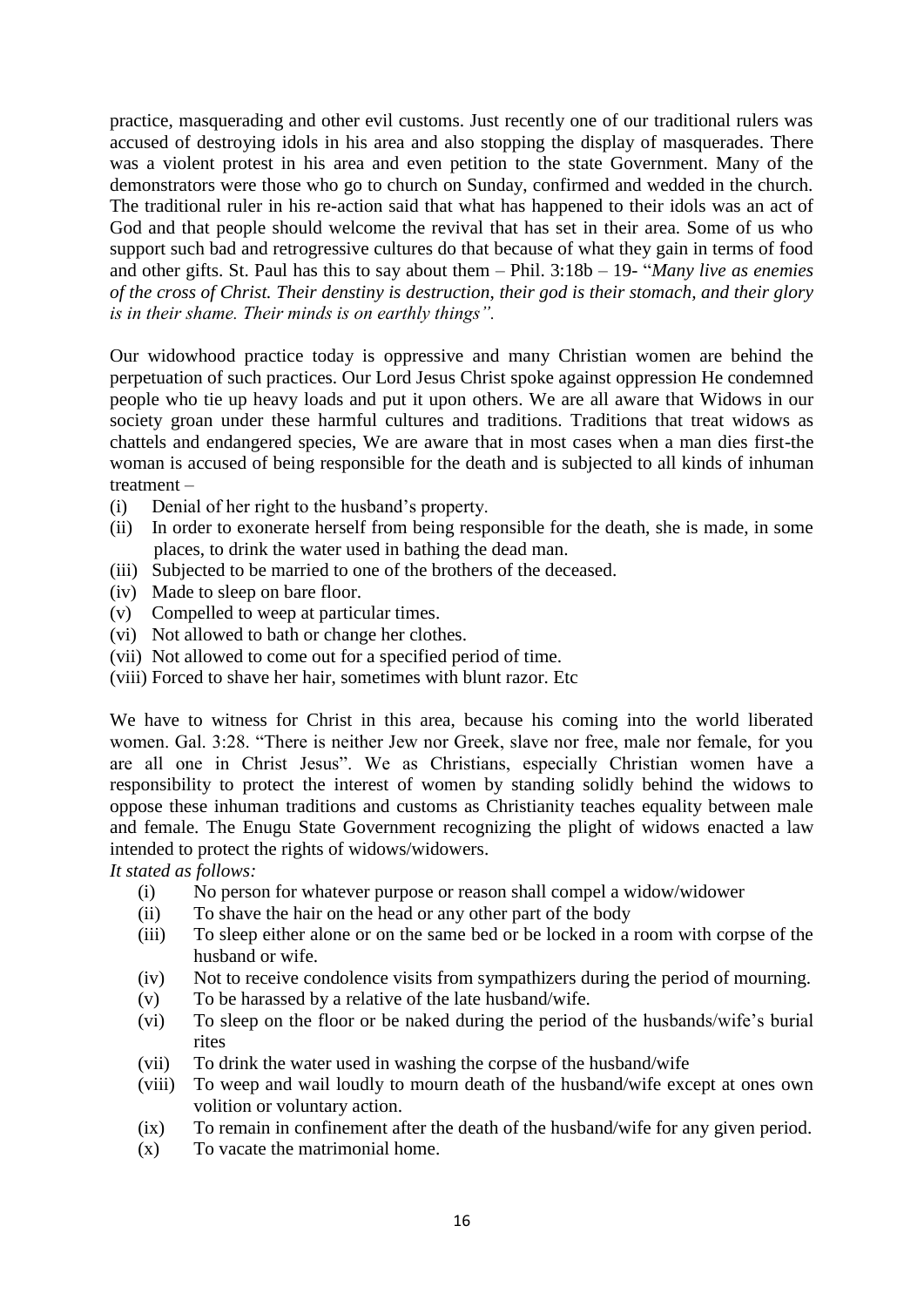# **26th June 2001**

*At our baptism we also promise and say "I should keep God"s holy will and commandments and walk in the same all the days of my life".* The question one may ask is – "Does our daily living and our relationship with one another reflect our Christian belief and practice?

We have to witness for Christ in our individual homes. Today many Christian homes do not reflect the love and peace which Christ lived and died for. In Colossians 3:21 we are told –

"*Wives, submit to your husbands, as is fitting in the Lord. Husbands, love your wives and do not be harsh with them. Children, obey your parents in everything, for this pleases the Lord. Fathers, do not embitter your children, or they will become discouraged. Slaves (house helps, maids) obey your earthly masters in everything; and do it, not only when their eyes is on you and to win their favour, but with sincerity of heart and reverence for the Lord".*

Today we have cases of infidelity to our marriage vows both on the part of the wife and the husband. Husbands beat up their wives as if they are mere property to be used and dumped. It has been said that any man who beats his wife is a coward. And we know that in a family where there is quarrel there will be no conducive atmosphere for drawing close to God. 1Peter 3:7 says "Husbands, in the same way be considerate as you live with your wives, and treat them with respect as the weaker partner and as heirs with you of the gracious gift of life, so that nothing will hinder your prayers".

In our personal habits we have to witness for Christ, Paul enjoins them. Today many people are no longer prepared to serve God with their talents except they are paid. Gospel bands in our churches are now more interested in the money they make that they no longer care where they play. They are prepared to play at the burial of an atheist provided they get the money. The Israelites refused to sing the Lord"s song in a strange environment. Some church choirs no longer appear in some weddings because the person cannot pay the exorbitant fees they charge. Heb. 13:15, God knows how to provide for our own needs when we offer our talents for his service. When we sing this hymn I wander whether we ever think about what we are saying:

Take my life and let it be-Consecrated Lord to thee Take my moments and my Days Let them flow in ceaseless praise

Take my voice and let me sing Always only for my king Take my lips, and let them be Filled with messages from thee

Take my silver and my gold Not a mite would I withhold Take my intellect and use Every power as thou shalt choose".

**Witnessing in our caring and concern for others:** we live today in a society where majority of people are no longer interested in the welfare of others. Jesus Christ showed much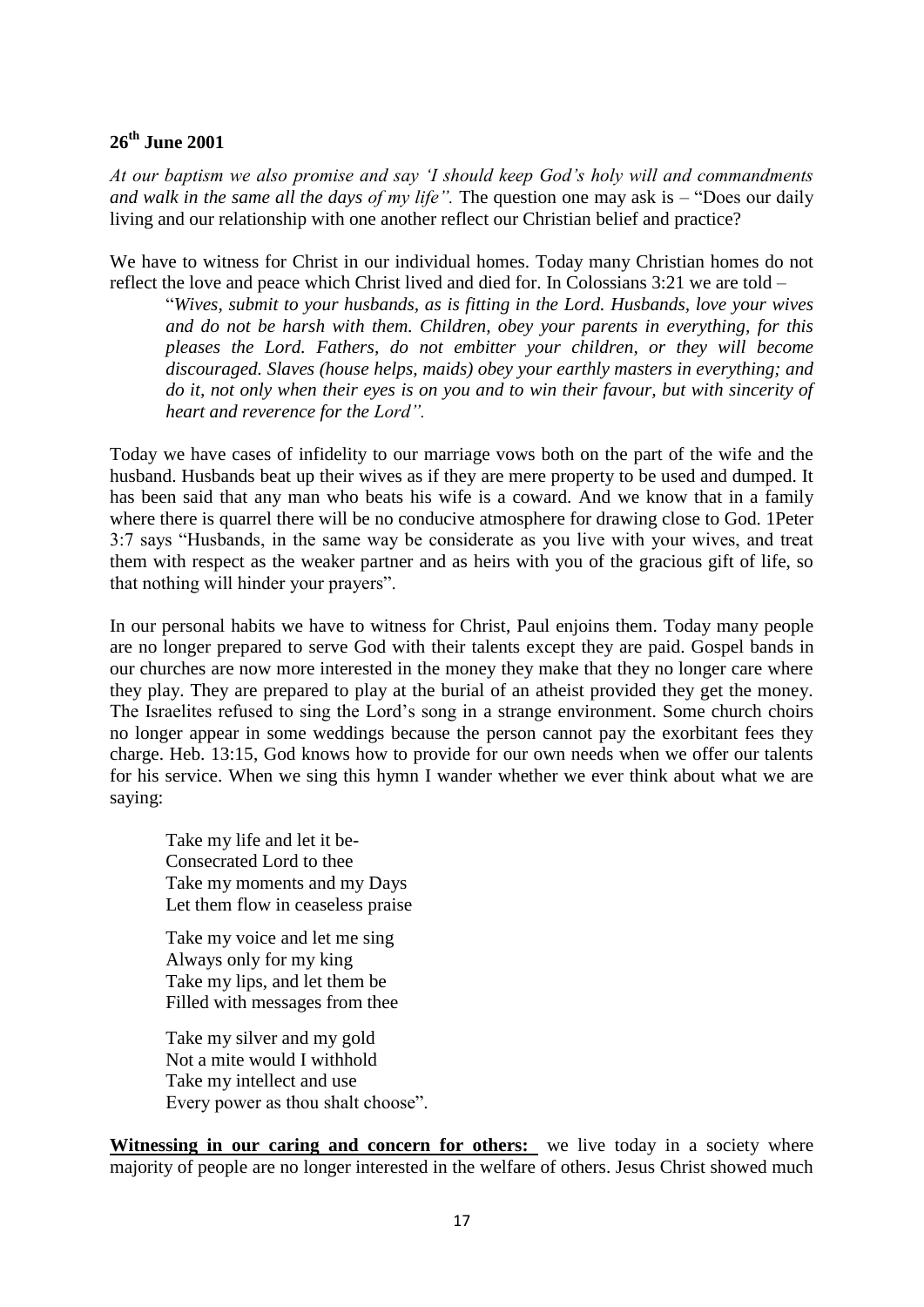concern on the plight of people. Christians ought to be a caring people. James makes it clear that our faith in God ought to be seen in our relationship with one another. The church is expected to bear one another"s burden by showing compassion and care on the less privileged, specially orphans and widows. Churches have to organize and visit orphanages and any other place where people in need are kept. I have observed that at least one parish in this Diocese has a scholarship programme for some brilliant students who cannot afford school fees. During one of our confirmation services, one of the candidates a cripple who was confirmed was promised a wheel chair by the Diocesan women and also to start a small business for him with 8 crates of mineral. This kind gesture will go a long way in enhancing the proclamation of the gospel in that area.

### **CONCLUSION:**

Brothers and sisters in Christ, we now live at a time when many people who profess to be Christians and preachers of the word of God no longer live out the gospel message they proclaim or hear. James says that we should be doers of the word and not hearers only deceiving ourselves. At our baptism we say "*I should keep God"s holy will and commandments and walk in the same all the days of my life".* Our Christian witness ought to be on a daily basis whether in church or out of church, in our places of work, as we travel along the road and in our daily relationship with one another. We can only do this when we love one another, and care for the interest of others. In John 8:12 Jesus said "*I am the light of the world. Whoever follows me will never walk in darkness, but will have the light of life."* He has therefore commissioned us to be that light as his true witnesses so that others will see him in us. Matthew 5:14, 16 "*You are the light of the world; … Let your light shine before men, that they may see your good deeds and praise your Father in heaven.*

Thank you for your patient listening.

| Rt. Rev. Dr. J.C. Ilonuba |
|---------------------------|
| (Bishop of Nsukka)        |

|                | Parish                               | G.G            | W.G                      | M.U             | C.F.F           | M  | F   | <b>Total</b> |
|----------------|--------------------------------------|----------------|--------------------------|-----------------|-----------------|----|-----|--------------|
| $\mathbf{1}$   | 29-9-2002 All saints Obollo-Afor-    |                | 5                        |                 | 3               |    | 16  | 17           |
|                | Uduledem.                            |                |                          |                 |                 |    |     |              |
| 2              | 6-10-02. St. Stephen's Oguruge-      | 3              | $\overline{2}$           | 6               | 6               | 20 | 91  | 111          |
|                | Enugu-Ezike                          |                |                          |                 |                 |    |     |              |
| 3              | 31-10-02. St. Stephen's Neke         | 3              | 20                       | 6               | 17              | 45 | 90  | 135          |
| $\overline{4}$ | 3-11-02. Fed. Govt. Girls Coll Lejja | 3              | 1                        |                 |                 |    | 98  | 98           |
| 5              | 10-11-02 St. Andrew's Adani          | $\overline{2}$ | 5                        |                 | 3               | 15 | 33  | 48           |
| 6              | 15-11-02 St. Matthew's Mgbuji        | 9              | 33                       | $\overline{2}$  | 5               | 26 | 72  | 98           |
| $\overline{7}$ | 30-11-02 Eha-Amufu: St. John's       | 23             | 61                       | 11              | 20              | 71 | 83  | 254          |
|                | Aguamede                             |                |                          |                 |                 |    |     |              |
| 8              | 2-12-02 St. Stephen's Umulokpa       |                | 6                        | $\overline{2}$  | 3               | 9  | 30  | 39           |
| 9              | 8-12-02 St. Andrew's Ibagwa          | 26             | 15                       | $\overline{4}$  | 18              | 60 | 150 | 210          |
| 10             | 15-12-02. St. James Orba             | 3              | 9                        | 5               | $\overline{7}$  | 60 | 68  | 128          |
| 11             | 22-12-02. St. James Alor-Agu         | 9              | $\overline{7}$           | 5               | 6               | 8  | 29  | 37           |
| 12             | 23-12-03. St. John's Onuiyi          |                | $\overline{\phantom{0}}$ | $\qquad \qquad$ | $\qquad \qquad$ | 18 | 67  | 85           |
| 13             | 18-05-03 St. Cyprian's Chapel        |                | 9                        | 9               | 13              | 16 | 28  | 44           |
| 14             | 11-05-03. St. John's Onuiyi          |                | 20                       | 6               | 13              | 13 | 38  | 51           |

# **Admissions and Confirmation 29th Sept. 2002 – 28th Sept. 2003**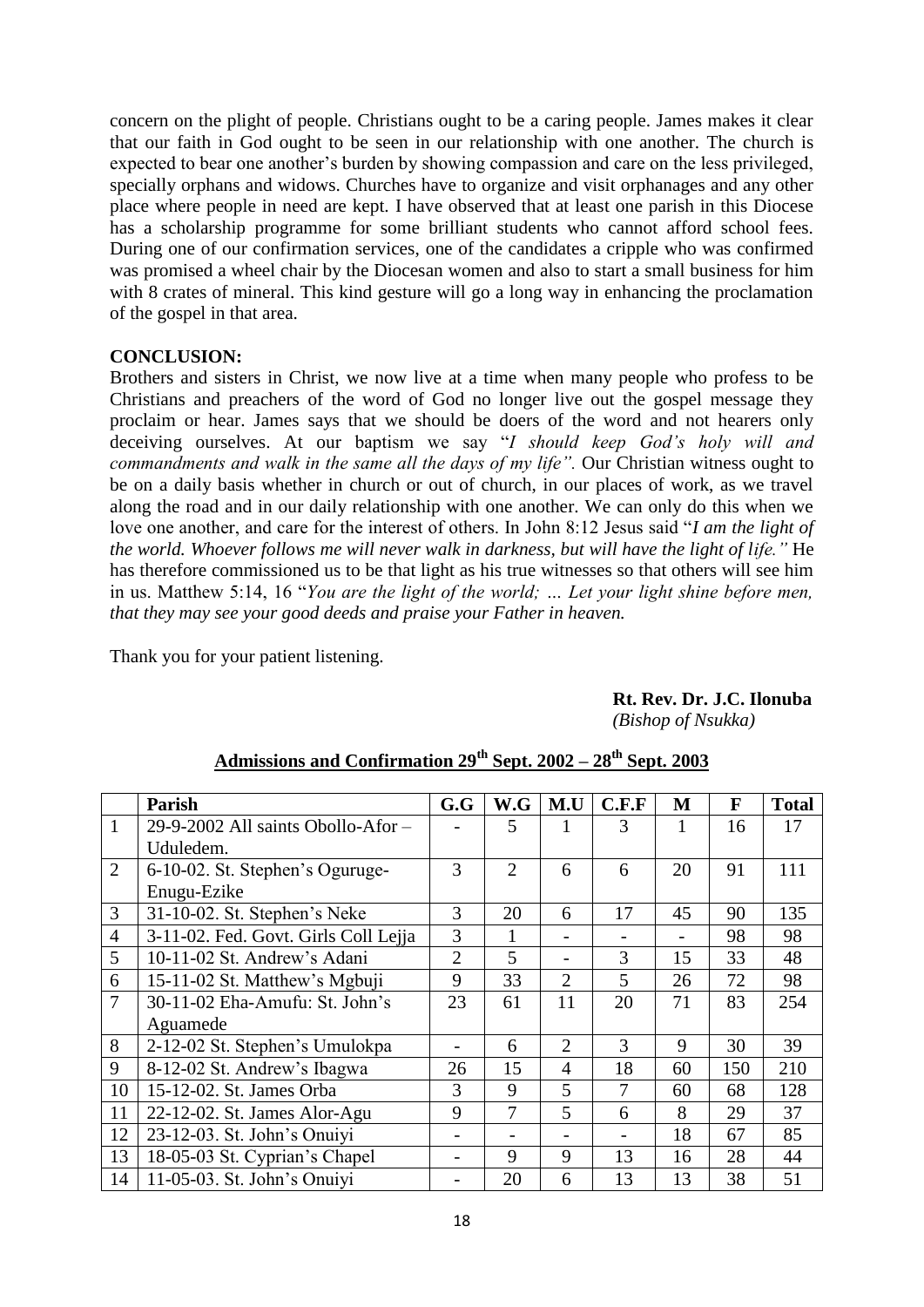| 15 | 25-05-03. Emmanuel Church, Alor- | 5              | 14  | 7              | 5               | 28  | 75   | 103  |
|----|----------------------------------|----------------|-----|----------------|-----------------|-----|------|------|
|    | Uno                              |                |     |                |                 |     |      |      |
| 16 | 01-06-03. St. Andrew's Ikem      | 14             | 24  | 9              | 14              | 10  | 27   | 37   |
| 17 | 8-6-03. St. Paul's Cathedral     | 24             | 9   | 16             | 1               | 83  | 106  | 189  |
| 18 | 29-6-03. Christ Church Chapel    |                | 3   | $\overline{3}$ |                 | 35  | 25   | 60   |
|    | U.N.N.                           |                |     |                |                 |     |      |      |
| 19 | 20-7-03. St. Stephen's Eha-      | 5              | 14  | 6              | 10              | 51  | 89   | 140  |
|    | Alumona                          |                |     |                |                 |     |      |      |
| 20 | 27-7-03. St. Mark's Obukpa       | 21             | 15  |                | $\overline{2}$  | 26  | 49   | 75   |
| 21 | 3-8-03. St. Peter's Ovoko        | $\overline{2}$ | 30  | 12             |                 | 57  | 85   | 142  |
| 22 | 10-8-03. St. John's Edem         | 16             | 25  | $\overline{7}$ | 15              | 39  | 84   | 123  |
| 23 | 17-8-03. Emmanuel Church Unadu   | 5              | 13  | 3              | 7               | 24  | 45   | 69   |
| 24 | 24-8-03. St. Luke's Amufie       | $\overline{2}$ | 4   | 7              | 10              | 10  | 41   | 51   |
| 25 | 31-08-03 St. Philip's Ozalla     | 21             | 28  | 1              | $\qquad \qquad$ | 41  | 116  | 157  |
| 26 | 14-9-03. St. Thomas, Aku         | 40             | 15  | 7              | 17              | 44  | 122  | 166  |
| 27 | 28-09-03. St. Mark's Ohodo       | 22             | 26  | $\overline{4}$ | 3               | 23  | 30   | 53   |
|    | <b>Total</b>                     | 258            | 413 | 140            | 198             | 833 | 1887 | 2720 |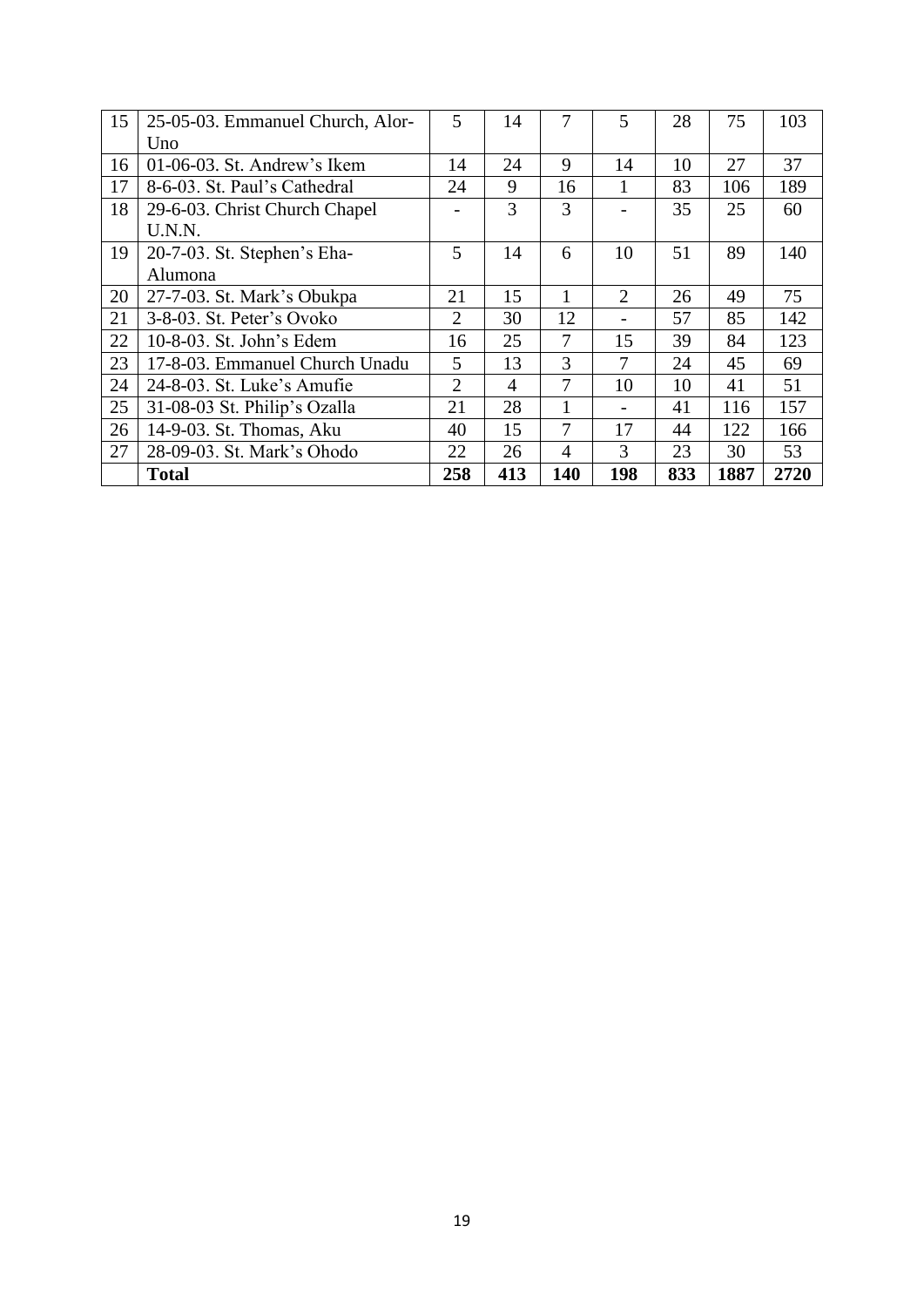## **APPENDIX 1 The Ten Provinces of the Church of Nigeria**

- 1. The Primate: The Most Rev. Peter Jasper Akinola; Archbishop, Metropolitan and Primate of all Nigeria.
- 2. The Dean: The Most Rev. Maxwell S.C. Anikwenwwa; Dean, Archbishop of the Province of the Niger, Bishop of Awka.

#### **Ecclesiastical Province of Lagos**

- 3. The Most Rev. E. Adebola Ademowo Archbishop of the Province of Lagos and Bishop of Lagos
- 4. The Rt. Rev. Dr. Matthew O. Owodaypo Bishop of Egba
- 5. The Rt. Rev. Prof. AkinOmoyajow Bishop of Ijebu
- 6. The Rt. Rev. Elijoah O. Ogundana Bishop of Remo
- 7. The Rev. Dr. Simon O. M. Adebola Bishop of Yewa
- 8. The Rt. Rev. J. Ebunoluwa Ogunele Bishop of Ikele-Ilaje
- 9. The Rt. Rev. Dr. Peter A Adebiyi Bishop of Lagos West

#### **Ecclesiastical Province of the Niger**

The Most Rev. Maxwell S.C. Anikwenwa Dean, Archbishop of the Province of the Niger, Bishop of Awka

- 10. The Rt. Rev. Ken Sandy Edozie Okeke Bishop of the Niger
- 11. The Rt. Rev. Emmanuel O. Chukwuma Bishop of Enugu
- 12. The Rt. Rev. Jonah C. Ilonuba Bishop of Nsukka
- 13. The Rt. Rev. Godwin I. N. Okpala Bishop of Nnewi
- 14. The Rt. Rev. B.C.B. Onyeibor Bishop of Abakaliki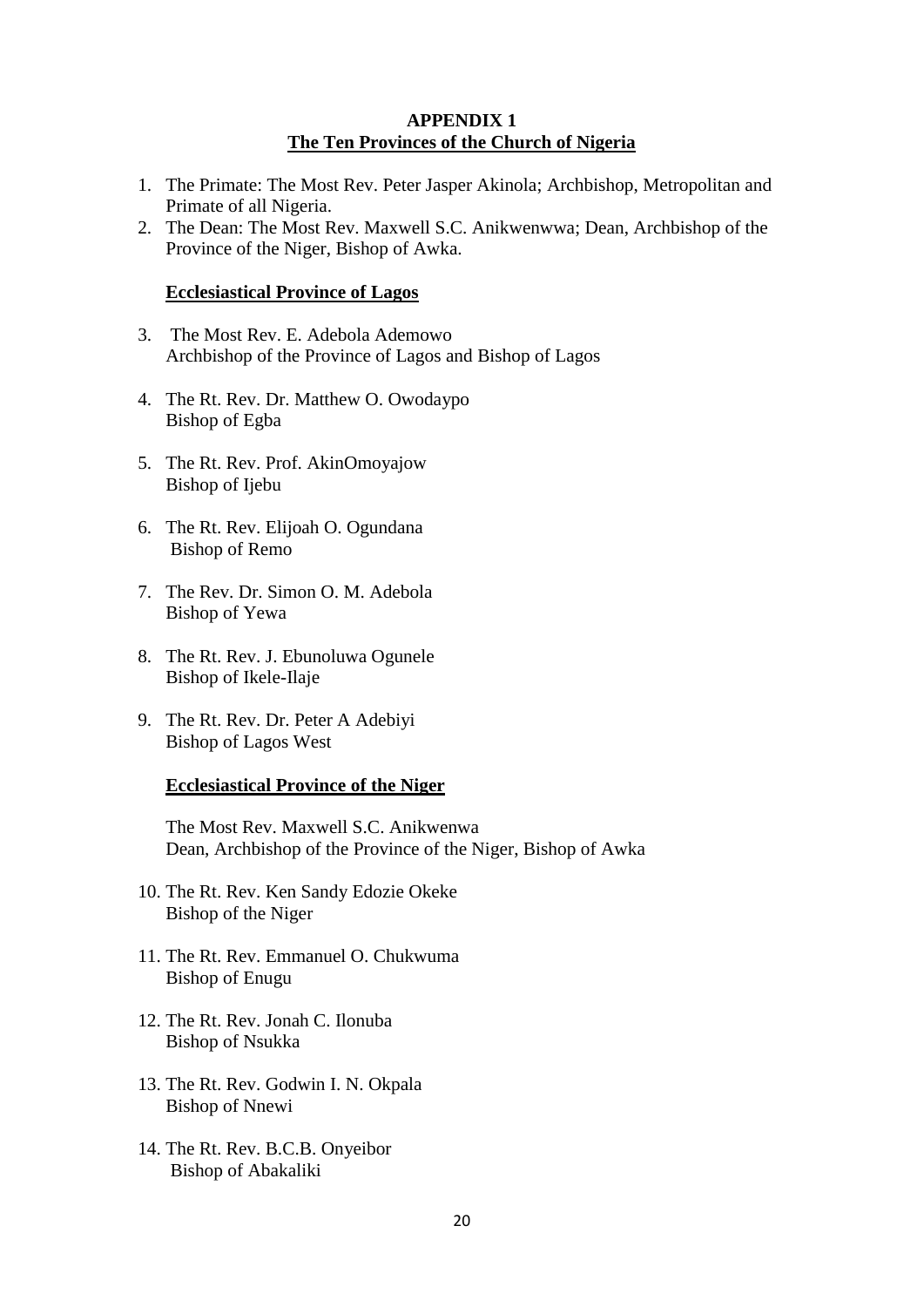15. The Rt. Rev. Amos A. Madu Bishop of Oji-River

#### **Ecclesiastical Province of Niger Delta**

- 16. The Most Rev. Emmanuel Nglass Archbishop of the Province of Niger delta and Bishop of Uyo
- 17. The Rt. Rev. Gabriel H. Pepple Bishop of Niger Delta
- 18. The Rt. Rev. Ugochukwu Ezuoke Bishop of Aba
- 19. The Rt. Rev. Tunde Adeleye Bishop of Calabar
- 20. The Rt. Rev. I C.O. Kattey Bishop of Niger Delta North
- 21. The Rt. Rev. Ujo O. W. Obinya Bishop of Ukwa
- 22. The Rt. Rev. Adolphus Amabebe Bishop of Niger Delta West

#### **Ecclesiastical province of Ibadan**

- 23. The Most Rev. Joseph Akinfenwa Archbishop of the Province of Ibadan and Bishop of Ibadan
- 24. The Rt. Rev. Jeremiah O. A. Fabuluje Bishop of Kwara
- 25. The Rt. Rev. Dr. Samuel O. Sowale Bishop of Osun
- 26. The Rt. Rev. James A. Popoola Bishop of
- 27. The Rt. Rev. G. Babalola Oloniyo Bishop of Ife
- 28. The Rt. Rev. Nathaniel O. Fasogbon Bishop of Oke-Osun
- 29. The Rt. Rev. Dr. Segun Okubadejo Bishop of Ibadan North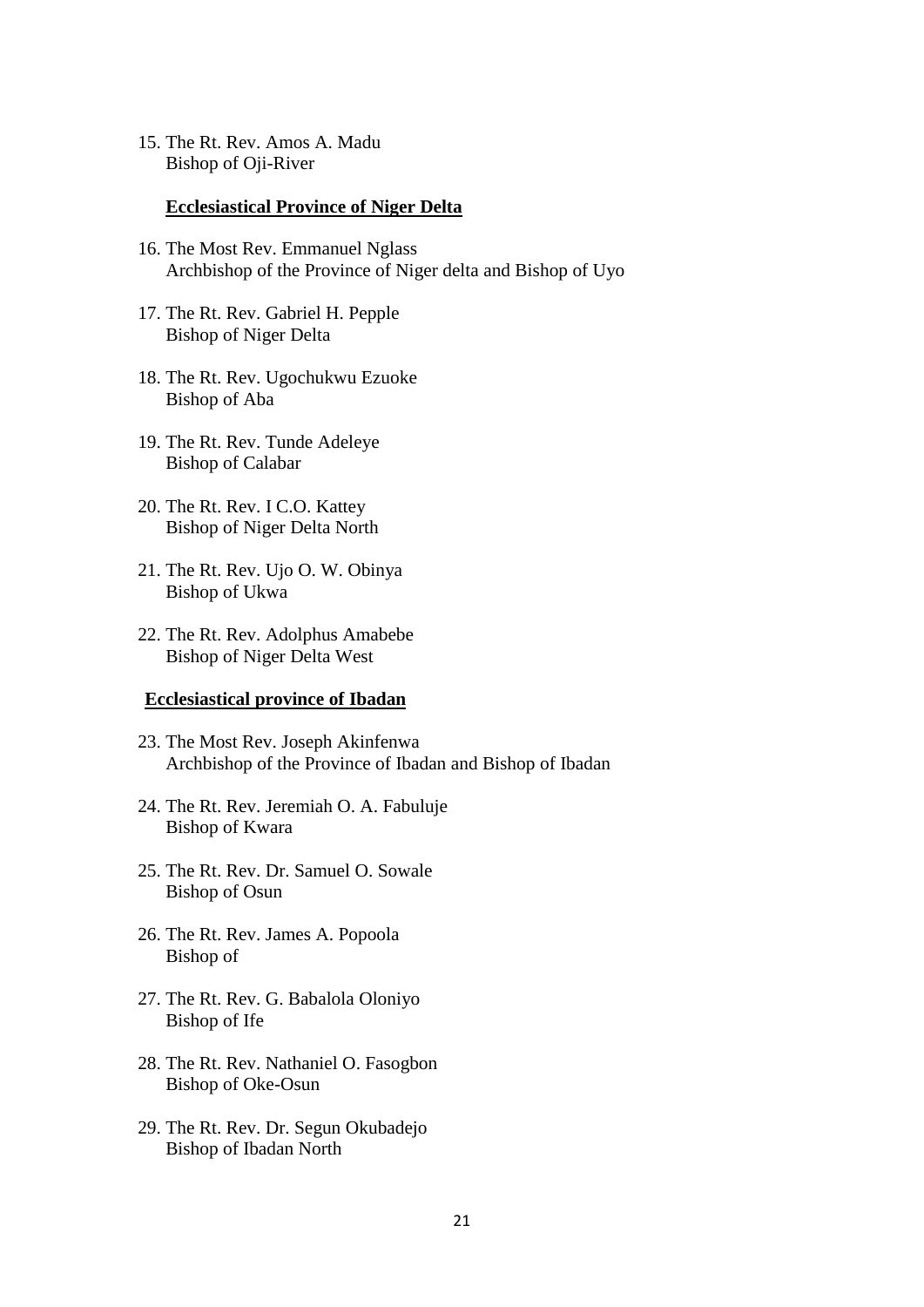- 30. The Rt. Rev. Jocob A. Ajetunmobi Bishop of Ibadan South
- 31. The Rt. Rev. Gabriel A. Akinbiyi Bishop of Offa
- 32. The Rt. Rev. Michael O. Akinyemi Bishop of Igbomina

#### **Ecclesiastical Province Of Ondo**

- 33. The Most Rev. Samuel A Abe Archbishop of the Province of Ondo and Bishop of Ekiti
- 34. The Rt. Rev. Dr. G.L. Lasebikan Bishop of Ondo
- 35. The Rt. Rev. Dr. O.O. Obijole Bishop of Akoko
- 36. The Rt. Rev. Dr. James A. Oladunjoye Bishop of Owo
- 37. The Rt. Rev. Michael O. Ipinmoye Bishop of Akure
- 38. The Rt. Rev. S.S. Olayanju Bishop of Kabba
- 39. The Rt. Rev. S.O. Oke Bishop of Ekiti West

#### **Ecclesiastical Province of Kaduna**

- 40. The Most Rev. Josiah Idowu-Fearon Archbishop of the Province of Kaduna and Bishop of Kaduna.
- 41. The Rt. Rev. Zakka Lalle Nyam Bishop of Kano
- 42. The Rt. Rev. James Kwasu Bishop of Kastina
- 43. The Rt. Rev. Prof. Emmanuel Iheagwam Bishop of Egbu
- 44. The Rt. Rev. Godson C. Echefu Bishop of Ideato

#### **Ecclesiastical province of Bendel**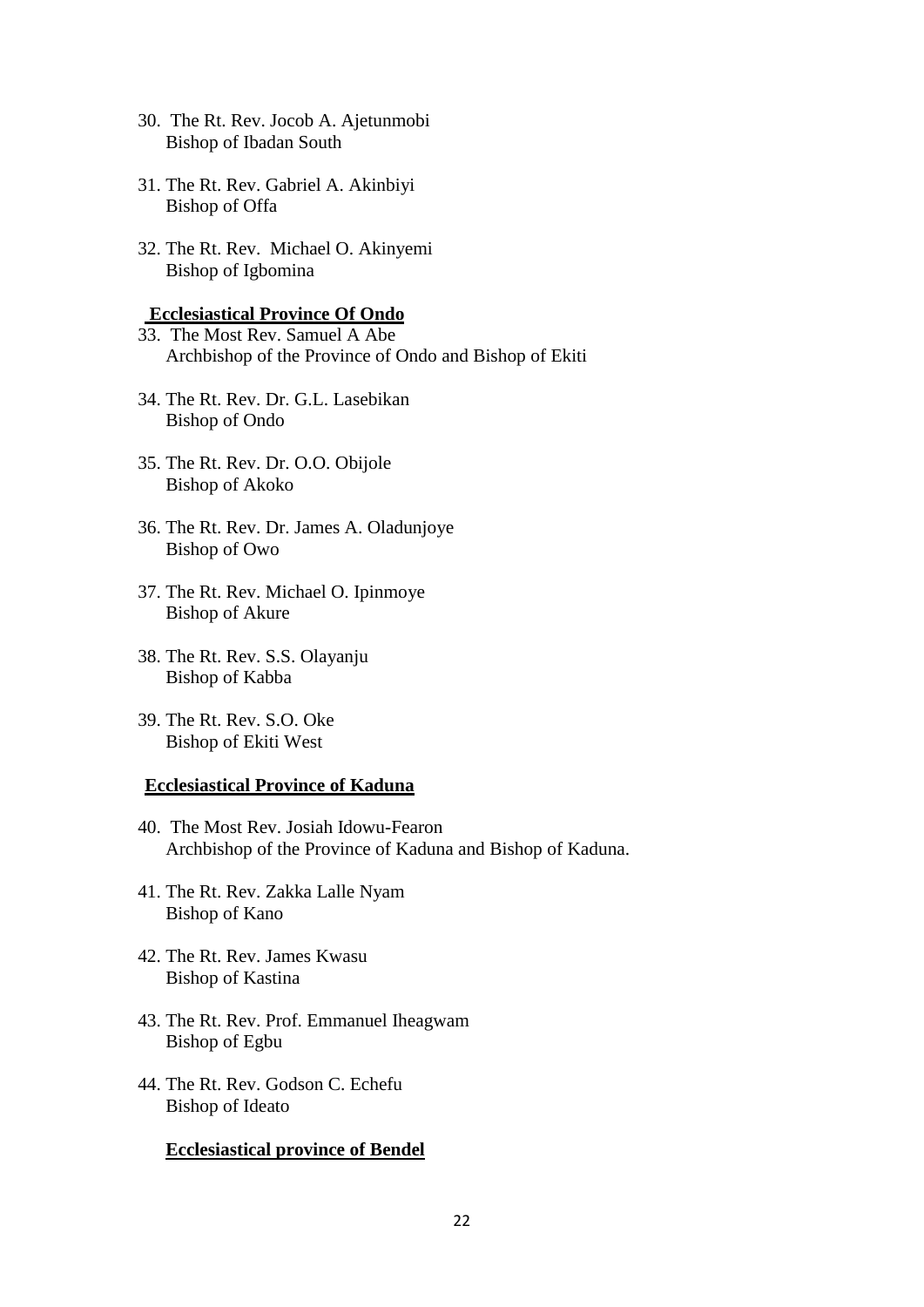- 45. The Most Rev. Albert A. Agbaje The Archbishop of the Province of Bendel and Bishop of Sabongidaa-Ora
- 46. The Rt. Rev. A.A. Edionwe Bishop of Benin
- 47. The Rt. Rev. Nicholas D. Okoh Bishop of Asaba
- 48. The Rt. Rev. Nathaniel A. Enuku Bishop of Warri
- 49. The Rt. Rev. Vincent O. Muoghere Bishop of Ughelli
- 50. The Rt. Rev. Jonathan E.E. Edewo Bishop of Oleh
- 51. The Rt. Rev. Friday Imaekhai Bishop of Esan
- 52. The Rt. Rev. Peter I. Onekpe Bishop of Ika

#### **Ecclesiastical Province of Jos**

- 53. The Most Rev. Emmanuel Mani Archbishop of the Province of Jos and Bishop of Maiduguri
- 54. The Rt. Rev. Benjamin A. Kwashi Bishop of Jos
- 55. The Rt. Rev. Christian O. Efobi Bishop of Yola
- 56. The Rt. Rev. Laudamus Ereaku Bishop of Bauchi
- 57. The Rt. Rev. Daniel Aba Yisa Bishop of Damaturu
- 58. The Rt. Rev. Simon P. Mutum Bishop of Jalingo
- 59. The Rt. Rev. Henry C. Ndukaba Bishop of Gombe

#### **Ecclesiastical Province of Abuja**

60. The Most Rev. Peter Jasper Akinola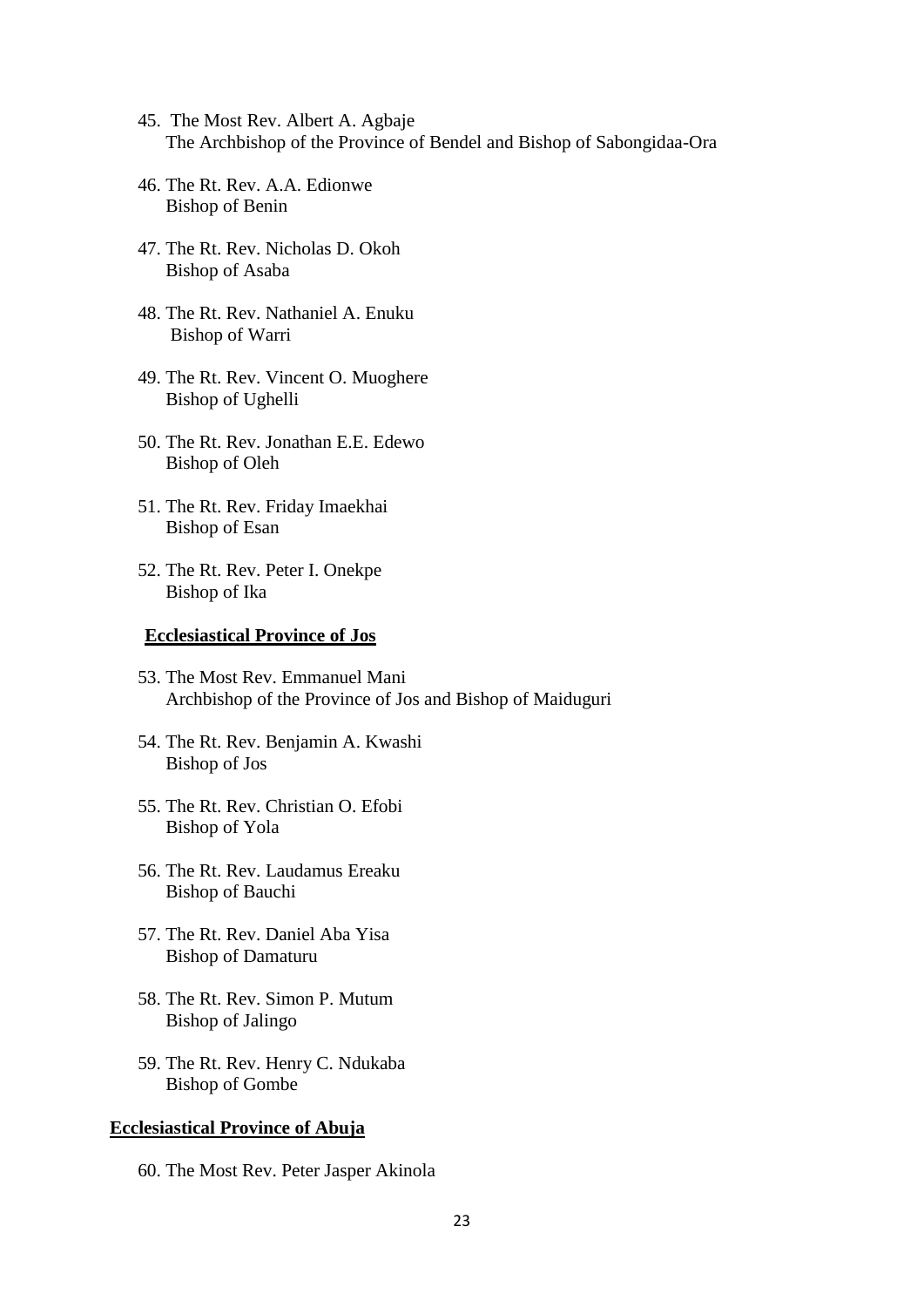Primate of All Nigeria, Archbishop of the Province of Abuja and Bishop of Abuja.

- 61. The Rt. Rev. Nathaniel Yisa Bishop of Minna
- 62. The Rt. Rev. William Diya Bishop of Kafanchan
- 63. The Rt. Rev. N.N. Nyom Bishop of Makurdi
- 64. The Rt. Rev. George Bako Bishop of Lokoja
- 65. The Rt. Rev. Ityobe Ugede Bishop of Oturkpo
- 66. The Rt. Rev. Tanimu Aduda Bishop of Gwagwalada
- 67. The Rt. Rev. Miller k. Maza Bishop of Lafia
- 68. The Rt. Rev. Jonah Kolo Bishop of Bida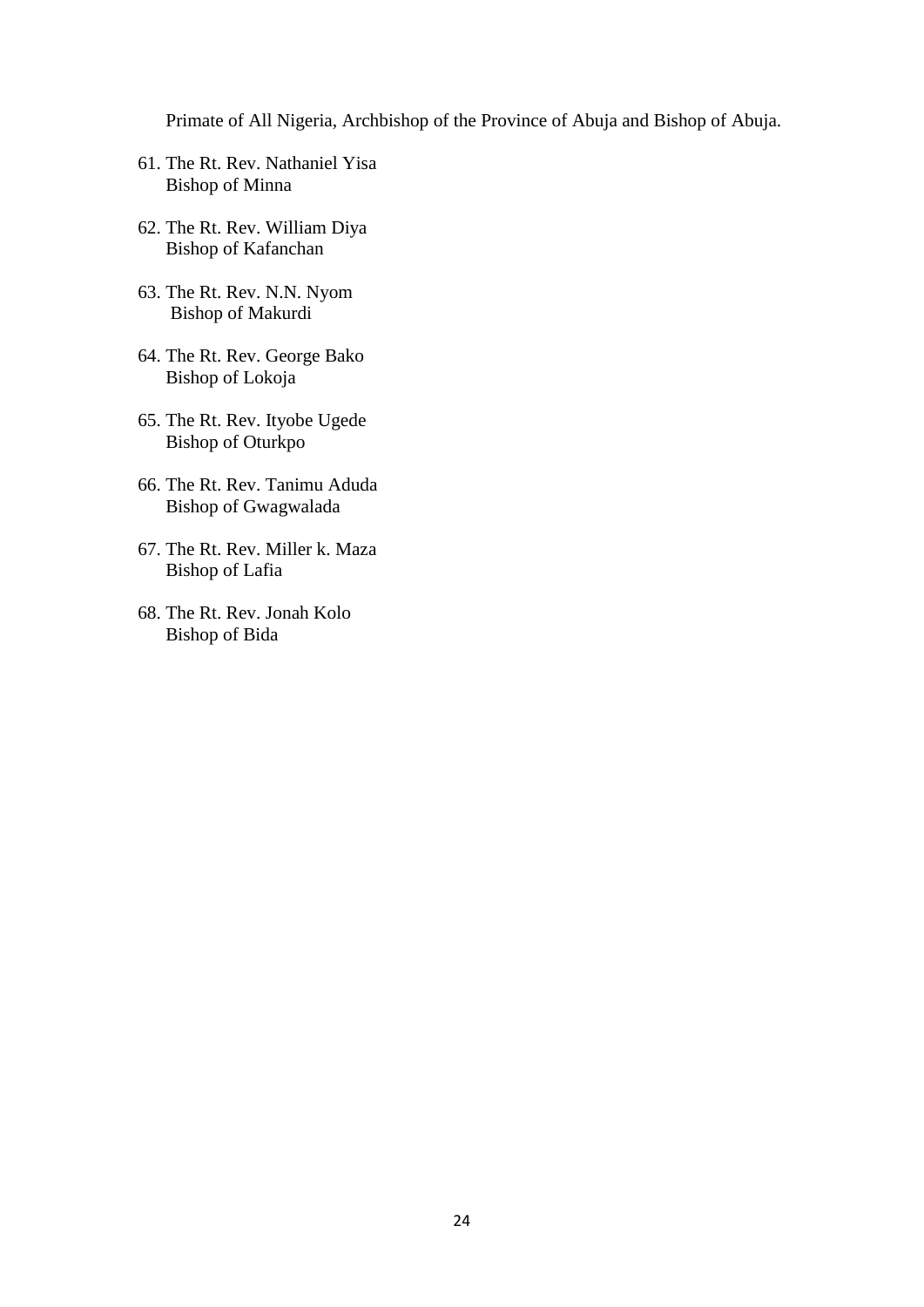## **APPENDIX II**

From the Most Rev. Dr. Rowan Williams Archbishop of Wales and Bishop of Monmouth

Tuesday, 23<sup>rd</sup> July My dear friends,

You will be hearing today the news that I have accepted appointment as Archbishop of Canterbury. My first reason for writing is to ask for your prayer; I am deeply thankful that we are not strangers to each other, and I hope that the friendships formed in the Primates' Meetings will continue and flourish as we work together under God. At the moment, I am chiefly conscious of bringing to the task only the fear, the confusion and the sense of inadequacy that come from my personal resources. I have to trust that God will give (not least through your fellowship and intercession) what is needed – and that I shall have the grace to receive and respond to what he gives.

I also write because I know that some disquiet has been expressed over the possibility of my appointment because of what are believed to be my views on certain questions, in particular on human sexuality. On this matter, I wish to say two things. First, an Archbishop is not someone elected to fulfill a programme or manifesto of his own devising, but to serve the whole Communion. He does not have the freedom to prescribe belief for the Church at large. I have indeed in the past written briefly on the subject of theology and sexuality, and hope that what I have written has contributed to the continuing discussion; but my ideas have no authority beyond that of an individual theologian. Second, the Lambeth resolution of 1998 declares clearly what is the mind of the overwhelming majority in the Communion, and what the Communion will and will not approve or authorize. I accept that any individual diocese or even province that officially overturns or repudiates this resolution poses a substantial problem for the sacramental unity of the Communion.

In both respects, I have to distinguish plainly between personal theories and interpretations and the majority conviction of my Church, and have always tried to make such a distinction when I have been questioned on this subject. Since the Lambeth resolution also commends continuing reflection on these matters, my main hope will be to try and maintain a mutually respectful climate for such reflection, in the sort of shared prayerful listening to Scripture envisaged by Lambeth. I hope too, very earnestly, that we can hold to the urgent common priority of mission and evangelism, and avoid the temptation of becoming trapped in questions where the politic of our culture sets the agenda. I believe with all my heart that through Christ we are given a unique and immensurable gift, and that all our work as apostles and pastors and teachers must grow from our thankfulness to God.

Once again, I ask your continuing prayers, and hope that we shall be able to work together in love and trust. I rely on all of you to speak the truth in love" to me and to preach the Good News of Jesus Christ to me so that I may be strengthened to speak for Christ to others. This comes with warm affection and gratitude.

In Christ.

**Rowan Williams.**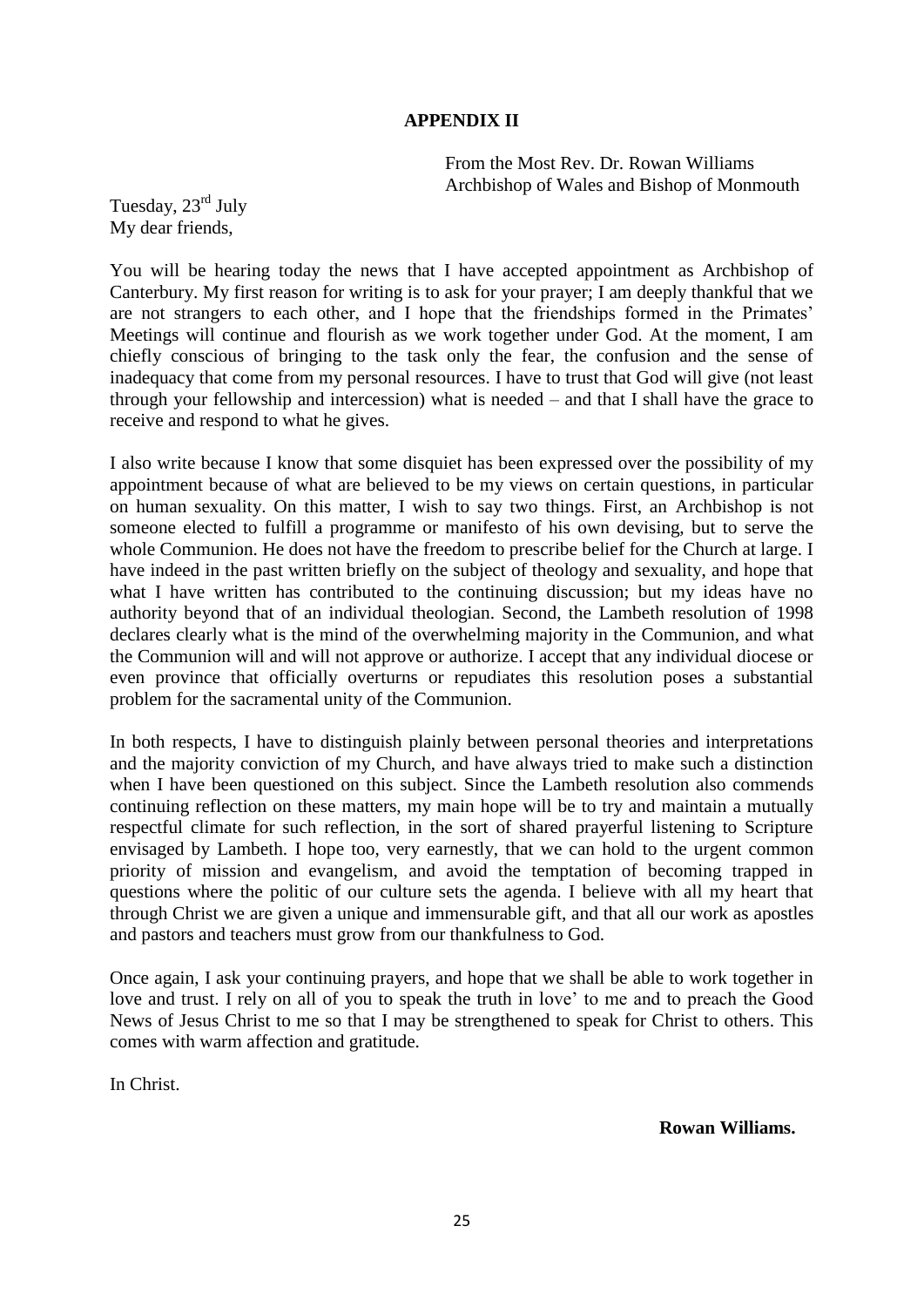## **THE CHURCH OF NIGERIA** *(Anglican Communion)*

## **THE MOST REV. PETER J. AKINOLA, D.D.**

Archbishop, metropolitan and primate of all Nigeria

30 May 2003

## **SEVERANCE OF COMMUNION WITH BISHOP INGHAM AND THE DIOCESE OF NEW WEST MINISTER**

The Church of Nigeria is deeply saddened by the news that *"Anglicanism has officially sanctioned same-sex union".*

The telegraphic news has a story captioned "*First Anglican "gay wedding" infuriates traditionalists.*" In the body of the write-up the correspondents remarked, "Anglicanism's first officially sanctioned same-sex blessing took place on Wednesday night in St. Margaret's Church in Vancouver after Bishop Ingham published the rite".

YOU WILL RECALL THAT AT THE ACC 12 in Hong Kong, on September  $25<sup>th</sup>$  2002, I issued a statement to our fellow brothers and sisters in Christ.

### *In that statement I said inter alia:*

*"While I appreciate that the New Westminster diocese and the Church of Canada may not be, in numerical terms, especially large ecclesia bodies, but we value them as dearly as we value all our partner Provinces. We have a growing fear for the sense of loss which any sustained departure by them from our common path and mind must risk. We urge and pray that reflection will lead to reconsideration.*

*It is hard indeed to see any action, which threatens our Communion to be justified as a "local mission priority."*

*But there is also a further context of which I must speak, painful though it is. Many of us from the two-thirds world fell that the global north still seeks to retain its disproportionate power and influence in our Church just as in the world. It is significant that those diocese most tempted to indulge themselves with unilateral actions, taken without consulting the wider communion, seem so often to be among those materially most advantaged and to be in the global north. Should this not occasion reflection? Do we not see here, in the ready assertion of superior wisdom, a new imperialism?*

Regrettably, the much desired reflection that will ease the strain on our Communion has been jettisoned. Furthermore, failure to ensure strict compliance with resolutions duly passed at our meeting clearly shows that Bishop Ingham and his diocese see no value in being accountable to anybody.

It is this flagrant disregard for the Anglican Communion and what the vast majority of it stand for; that has made it inevitable for the over 17 million Anglicans in Nigeria spread over 80 dioceses, served by 81 Bishops, 10 Archbishops and one Metropolitan/Primate, to severe communion with Bishop Ingham and the diocese of New Westminister.

### **Most Revd. Peter. J. Akinola DD.**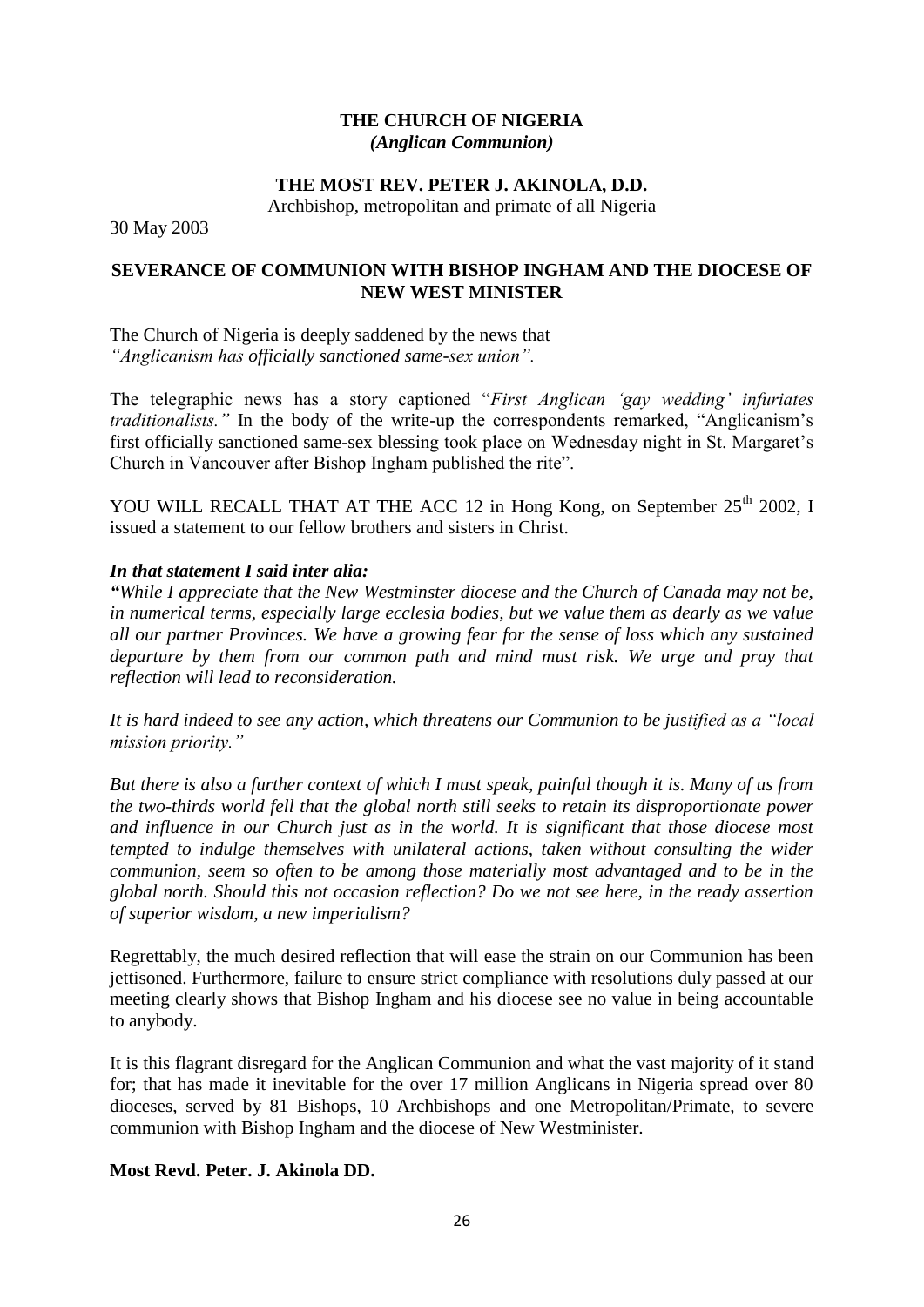*Primate of All Nigeria.*